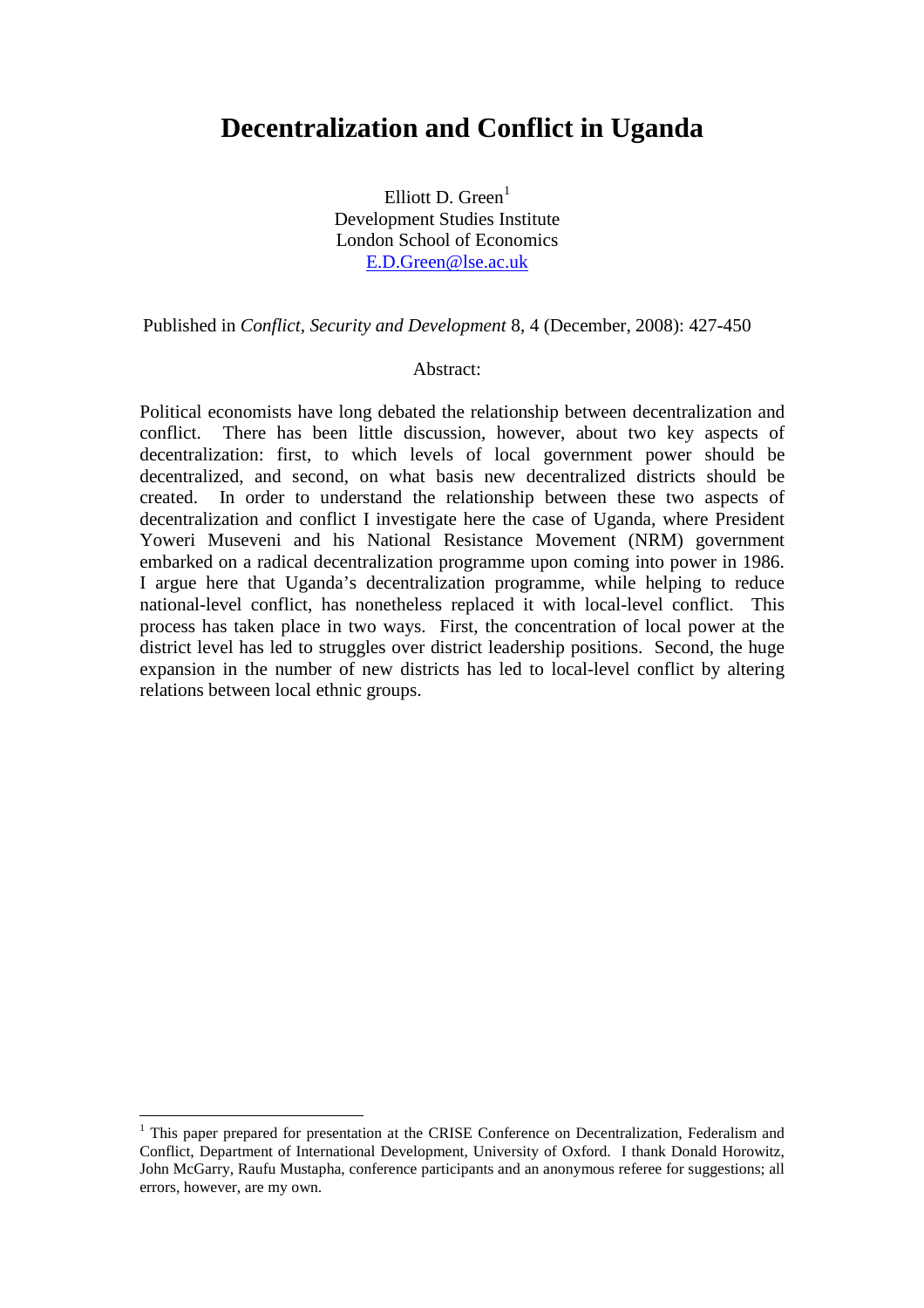#### 1. Introduction

Despite a burgeoning literature on decentralization and conflict, there has been no consensus among political economists about the relationship between these two phenomena. Bardhan (2005: 105), for instance, has suggested that decentralization may be a way to 'diffuse social and political tensions and ensure local cultural and political autonomy.' However, Brancati (2006) argues that, while decentralization may increase political participation, it may also encourage a growth in regional and ethnic political parties, and thereby lead to more conflict rather than less. Treisman (2007) differs again, arguing that generalizing about the relationship between decentralization and conflict is impossible.

This debate has largely been conducted about how and what functions of government should be decentralized to the local level in order to alleviate conflict. There has been little discussion, however, about two key aspects of decentralization: first, to which levels of local government power should be decentralized, and second, on what basis new decentralized political units should be created. In the first instance this topic is especially important to countries like Uganda which have a large number of layers of local government similar in structure. Unlike countries like the U.S., India or Nigeria with federal systems, where states are vastly different in design from village-level local governments, Uganda's decentralization program has been well designed to diffuse power across different levels of local government. Yet there has been precious little analysis of the nature of decentralization on local-level conflict across these levels. In the second case, countries like Nigeria and Uganda have seen an explosion in the number of federal states and districts, respectively, as a means to build up patrimonial support among local elites without any concomitant research into what effect this process has had on local- and national-level conflict.

Thus I investigate here the case of Uganda, where President Yoweri Museveni and his National Resistance Movement (NRM) government embarked on a radical decentralization programme upon coming into power in 1986. Uganda's decentralization program has drawn large amounts of praise from donors and scholars alike; Francis and James (2003: 325), for instance, have called it 'one of the most farreaching local government reform programs in the developing world.' Yet I argue here that Uganda's decentralization programme, while helping to reduce nationallevel conflict, has nonetheless replaced it with local-level conflict. This process has taken place in two ways. First, the concentration of local power at the district level rather than its diffusion across all five levels of local government has led to struggles over district leadership positions. Second, the huge expansion in the number of new districts has led to local-level conflicts in both the fight to create new districts and the way district creation has empowered local extremists.

This paper is structured as follows. First, I give an overview of decentralization in Uganda. Second, I examine the role of both the concentration of power at the district level as well as the increasing number of districts in Uganda as causal factors in conflict. Third and finally, I conclude with some wider thoughts on decentralization and conflict in countries like Uganda.

2. An Overview of Decentralization in Uganda, 1986-present

2.1. The Evolution of Decentralization in Uganda, 1986-present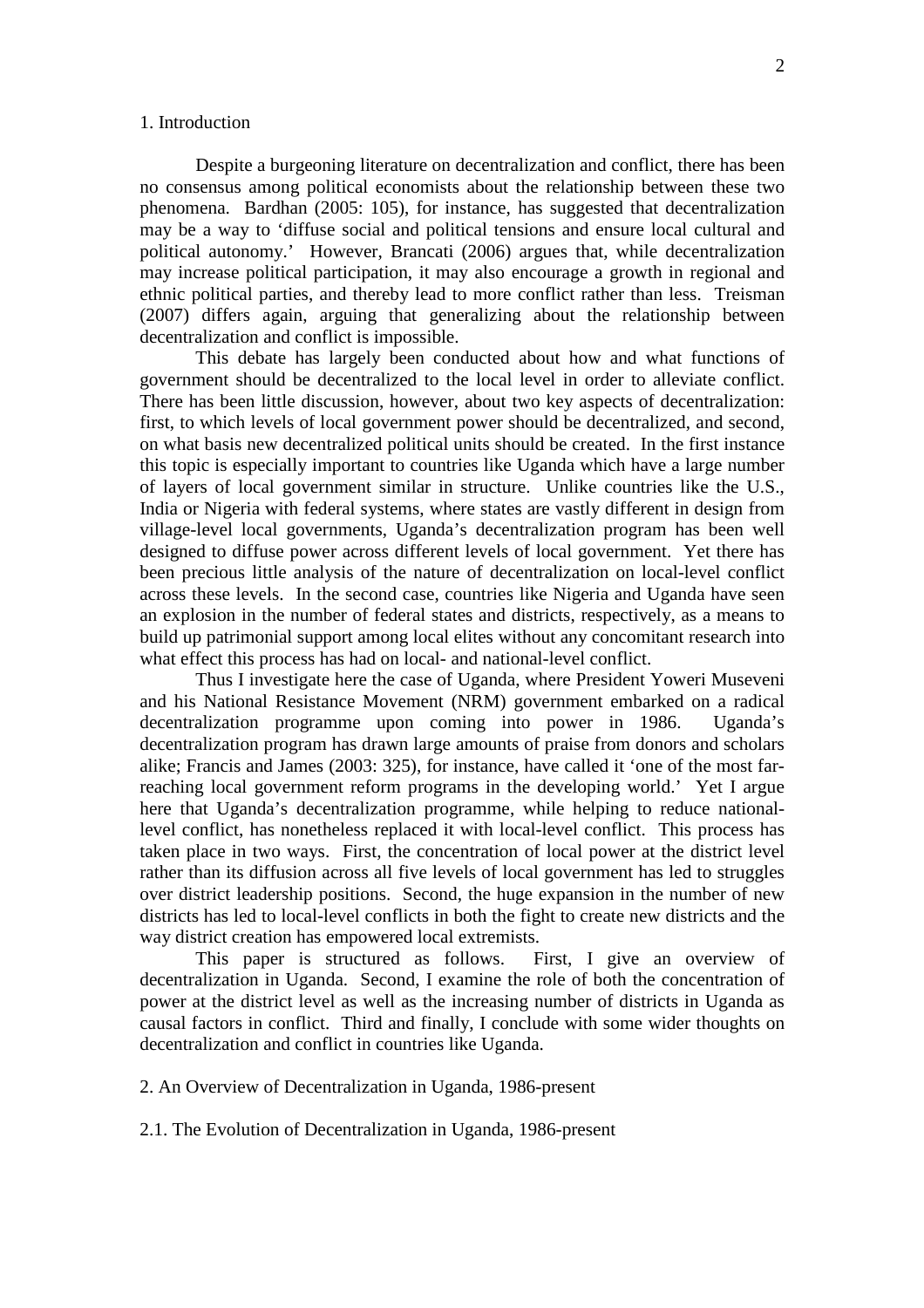Prior to 1986 Uganda's local government system was very much controlled from Kampala, a legacy of Milton Obote's rule from the 1960s. After his 1966 coup Obote centralized control over land at the national Uganda Land Commission and granted the central government the right to appoint all major local government jobs and dissolve local councils when it saw fit. Idi Amin's rule in the 1970s was no better: he benevolently allowed local elections for the first time in a decade in March 1973, only to appoint to local positions 728 soldiers – who were naturally only accountable to Amin and the Ugandan military leadership – two months later (Jørgensen 1981: 308). With no change under Obote's second period in power in the early 1980s, clearly both presidents only saw local government as merely an extended arm of the central government.

However, since coming to power in 1986, the NRM has invested much effort into completely transforming Uganda's local government system. It is difficult to overstate how much emphasis the NRM put on the success of its local government program upon taking power. Indeed, within months of assuming office Museveni appointed a Commission of Inquiry into the Local Government System: according to its chairman, Mahmood Mamdani (1997), the Commission 'considered the RC system as the kernel of the agrarian revolution brought to rural Uganda by the NRM.' The NRM totally altered the formerly top-down local government system by instituting local democratic control through an increased number of popularly elected posts while also making all citizens mandatory members of their local Resistance Councils (RCs).

 The RC system was first implemented in a trial form as early as 1981, when the NRM and its armed faction the National Resistance Army (NRA) began to organize 'clandestine committees' purely as a means for civilians to provide food and security for the NRA as it conducted a rebel war against President Obote's second government. After securing enough territory the NRA named these committees Resistance Councils (RCs) and allowed them to take on the responsibility of governing villages as well. They did not collect taxes but rather judged local disputes, maintained regulations and roads and organized food supplies; RCs even had some remit to try and convict NRA soldiers involved in local crimes (Kasfir 2005: 287- 288).

As the NRM regime became established in 1986 it spread the RC system throughout Uganda. Due to their democratic nature RCs were 'greeted with enthusiasm,' winning the 'confidence of members of the public… in most areas of the country' (Golooba-Mutebi 1999: 105, 109). At first the roles and responsibilities of the RCs were unclear, with many RC members initially thinking that their sole purpose was to distribute essential products like sugar. However, the system became institutionalized with the 1987 Resistance Councils and Committees Statute, which set up a five-tier structure of local governance. The RCs were numbered one through five, with RCI representing the village, RCII the parish, RCIII the sub-county, RCIV the county and RCV the district. Each level had an executive committee with a chair, vice-chair and seven other positions. All Ugandans residents were by definition members of their local RCIs, whose elected nine representatives then comprised the members of the RCIIs, who elected among themselves representatives to send to the RCIIIs and so on up through to the RCVs. Elections for posts would take place every two years, beginning with the elections of 1987 and 1989, and RCI meetings took place on average once a month. The districts were administered through the executive councils of the RCVs, the District Administrators, appointed by President Museveni, and the District Executive Secretary, appointed by the Minister of Local Government.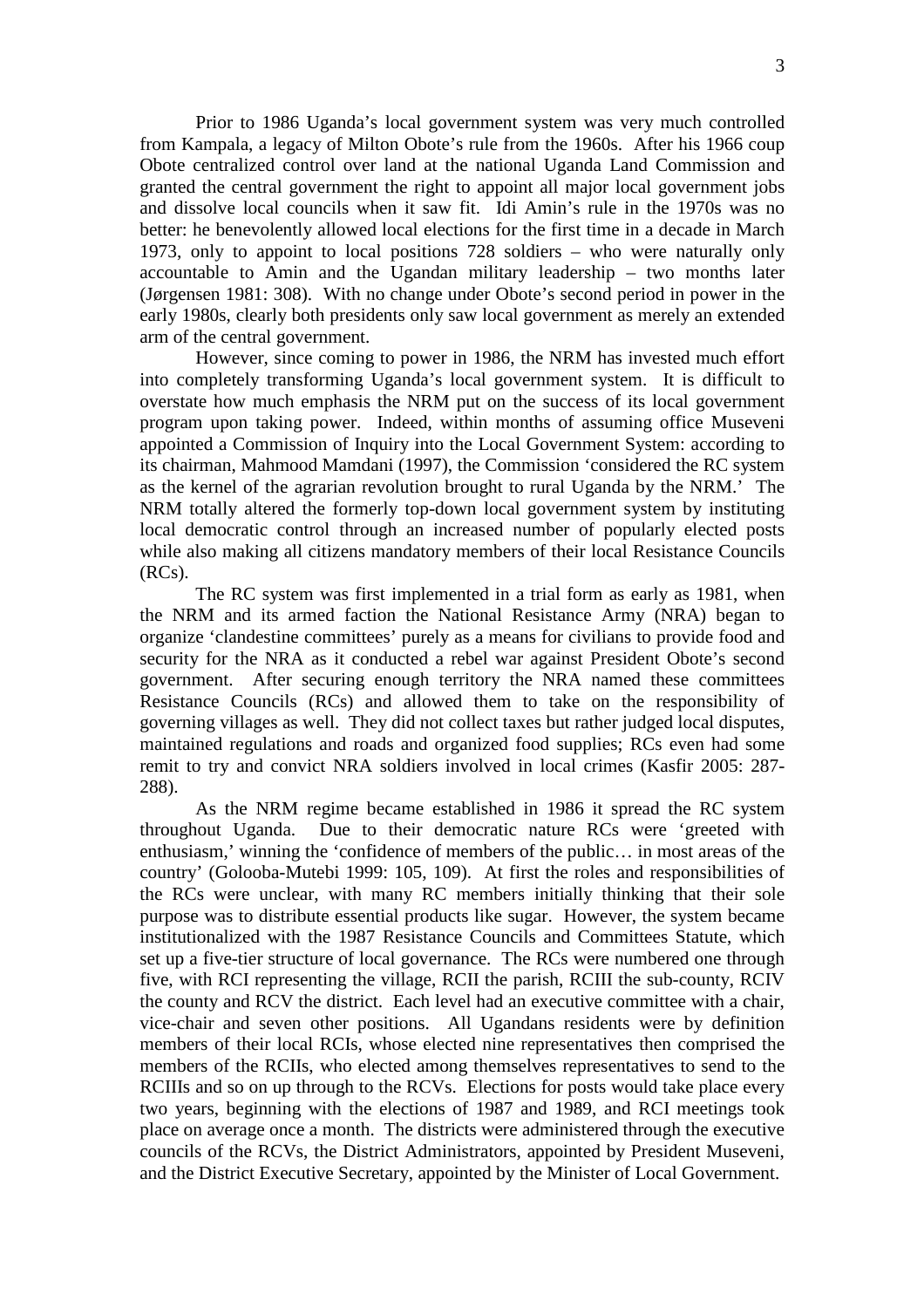The NRM continued to reform and adjust the local government system. In 1992 Museveni launched the Local Government Decentralisation Programme, which initiated financial decentralization in thirteen districts in 1993 and another thirteen the next year, leading to the devolution of 'decision-making functions on all matters of local significance' to the District Revolutionary Councils (DRCs). While the centre retained responsibility for 'security matters, national planning, defence, immigration, foreign affairs and national projects…, all other activities become the responsibility of the DRCs' (*NV* 6/4/1993).

In order to monitor this financial decentralization, the NRC passed the Local Governments (Resistance Council) Act of 1993, which transferred power from central government representatives to the elected members of the RCV. Specifically the Act replaced the District Administrator's position as chairman of the local District Development Committee – whose job was to coordinate development activities in the district – with the RCV chairman, while making the District Executive Secretary responsible to the RCV rather than the Ministry of Local Government. The Act also created the Local Government Finance Commission (LGFC), designed to consider and recommend local government grants to the President, who appoints the LGFC's seven members every four years. There are three types of local government grants, whose titles indicate their functions: unconditional, conditional and equalization.

Further reforms to the RC system appeared in the 1995 constitution and subsequent acts of Parliament. The Constitution – the country's first since 1967 – renamed the RCs as Local Councils (LCs) while also mandating direct popular elections at all levels of local government. The Local Government Act of 1997 increased the powers of the local governments while formalizing the distribution of district revenue to be allocated to the various LC levels. For instance, it gave power over the hiring and firing of all local civil servants – some of whom were previously appointed by the central government's Public Service Commission – to the District Service Commission, whose members are appointed by the District Council. As regards fiscal matters, power over revenue collection was given to the sub-county, of which it would retain 42.25%, redistributing 35% to the district, 3.25% each to the county and parish, and 16.25% to the villages. The Act also finalized the structure of equalization grants that are to be given to districts with poor revenue collection per capita; the government allocated 3.5bn Ush in equalization grants to 34 districts in 2004/05, up from 2.5bn in 1999/2000 (Government of Uganda 2005). Finally, the 1998 Land Act decentralized control over land from the Uganda Land Commission in Kampala to the various District Land Boards and Parish Land Committees, with Land Tribunals at the LCV and LCIII level.

#### 2.2. Analysis of Uganda's Decentralization Program

As noted, Uganda's decentralization reforms have drawn high praise from a variety of scholars such as Furley (2000: 93), who writes of the LCs as 'an important step in increasing democracy' in Uganda, or Mamdani (1996: 208), who praised the creation of the LC system as one of 'enormous significance.' Government rhetoric about the LC system has also been extremely positive and has often linked the system to an increase in national solidarity: the then Minister for Foreign Affairs Ibrahim Mukiibi claimed that one of the purposes of the LCs was to 'promote the national awareness and patriotism in our country,' while deputy Minister Jack Sabiiti claimed that they are a 'source of unity' and 'fulfill the ideals and wishes of our ancestors' (NRC Hansard, 24/6/1987: 114; 25/6/1987: 127).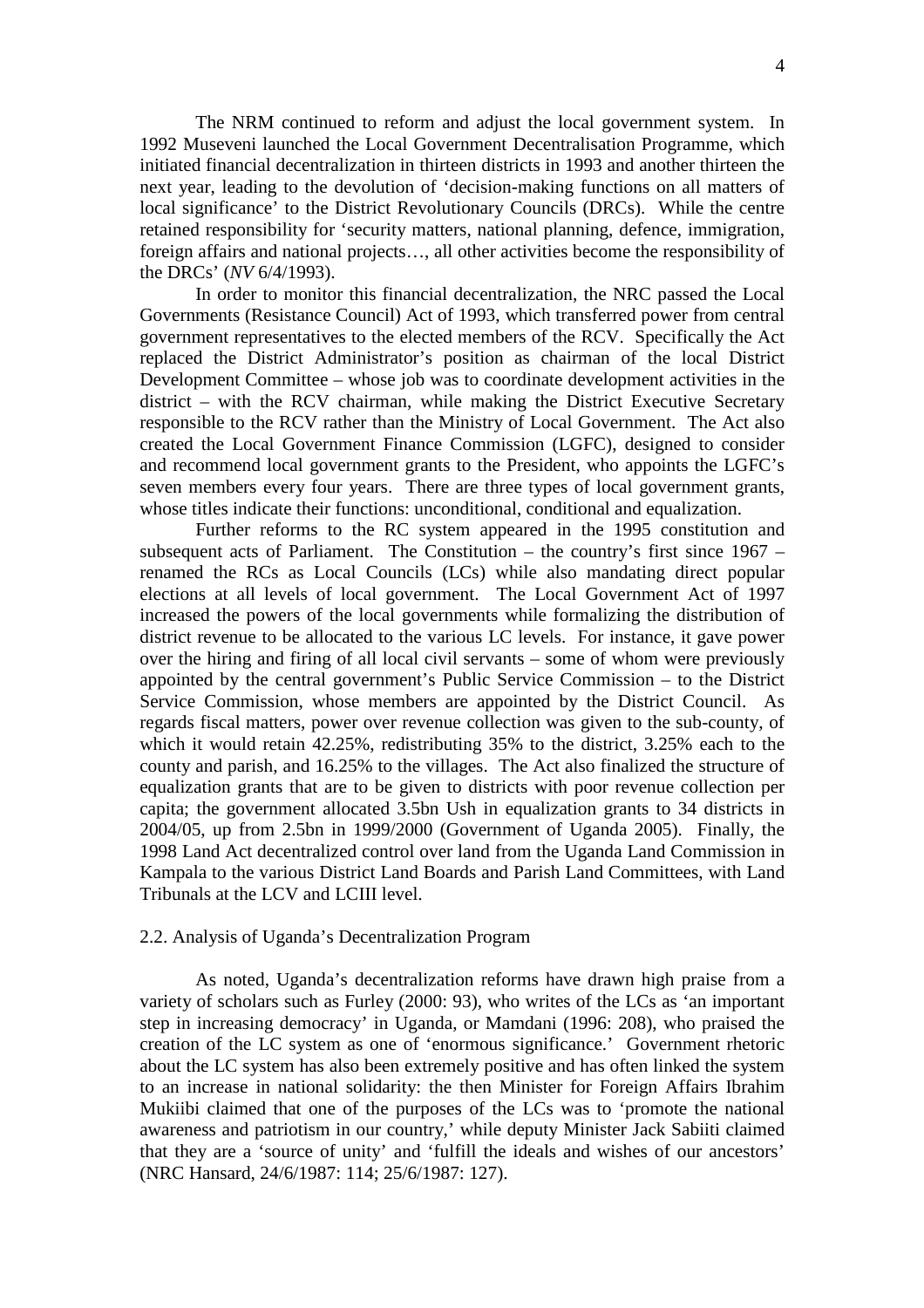Certainly the most basic positive result of Uganda's decentralization program has been the way it has helped to prevent any repeat of the conflicts which wracked the country in the 1960s, when the Buganda kingdom government twice attempted to secede from the country. Indeed, the insipient talks of secession from politicians in northern Uganda dissatisfied with Museveni's conduct of the war with the Lord's Resistance Army seem to be more tied with the potential secession of southern Sudan than any internal dynamics within Uganda (Mao 2006). Similarly, the uniform way in which decentralization has been implemented across the whole country has helped to counter the accusations of regional bias that exist at the national level (Green 2006). With the sole exception of Kibaale district (as detailed below), President Museveni has not exercised his right to take over the functioning of district governments, even as local politicians like Gulu district chairman Norbert Mao explicitly oppose Museveni's policies and mobilize local resources against the national government.<sup>2</sup>

Yet, as detailed below, the end effect of Uganda's decentralization reforms has been to decentralize conflict to the local level. In order to examine this phenomenon, I first examine the way decentralization has been concentrated at the district level before moving on to detail the effect of the creation of new districts on local-level conflict.

# 3. Concentrated Decentralisation

 $\overline{a}$ 

Uganda's decentralization reforms were designed to give equal amounts of power to the various levels of the LC system, with particular emphasis on the LCIII. However, as Wunsch and Ottomoeller (2004: 207) note, 'the district is overwhelmingly the most powerful actor among the five levels of local government.' This concentrated decentralization has led to increased levels of local conflict for two reasons. First, the increased concentration of resources at the district level has led to struggles over the district leadership. Second, the concentration of power at the district has led the NRM government to maintain representatives at the district level, thereby leading to clashes between national and local governments at the district level. After sketching out how power has become concentrated at the district level, I examine each of these conflicts in turn.

## 3.1. The Concentration of Power at the District Level

Due to the failures of local revenue collection, the ability of districts to attract central government funds has led to a fiscal concentration at the LCV level. According to a LGFC study,

[The] Revenue sources assigned to local governments… include among others graduated tax, market dues, property tax, parking fees and permits… In this arrangement the central government has retained the high yielding taxes while the local governments were left with minor taxes with poor yield, difficult to assess, collect and administer (Government of Uganda 2002: 4).

Indeed, LCI-LCIV governments are almost completely reliant upon local revenue, most of which until recently came from graduated personal tax (GPT). The GPT was

 $2^{2}$  In this regard Museveni should be positively contrasted with the various Prime Ministers of India who have collectively used 'President's Rule' to take over the functioning of a federal state over 100 times since 1947.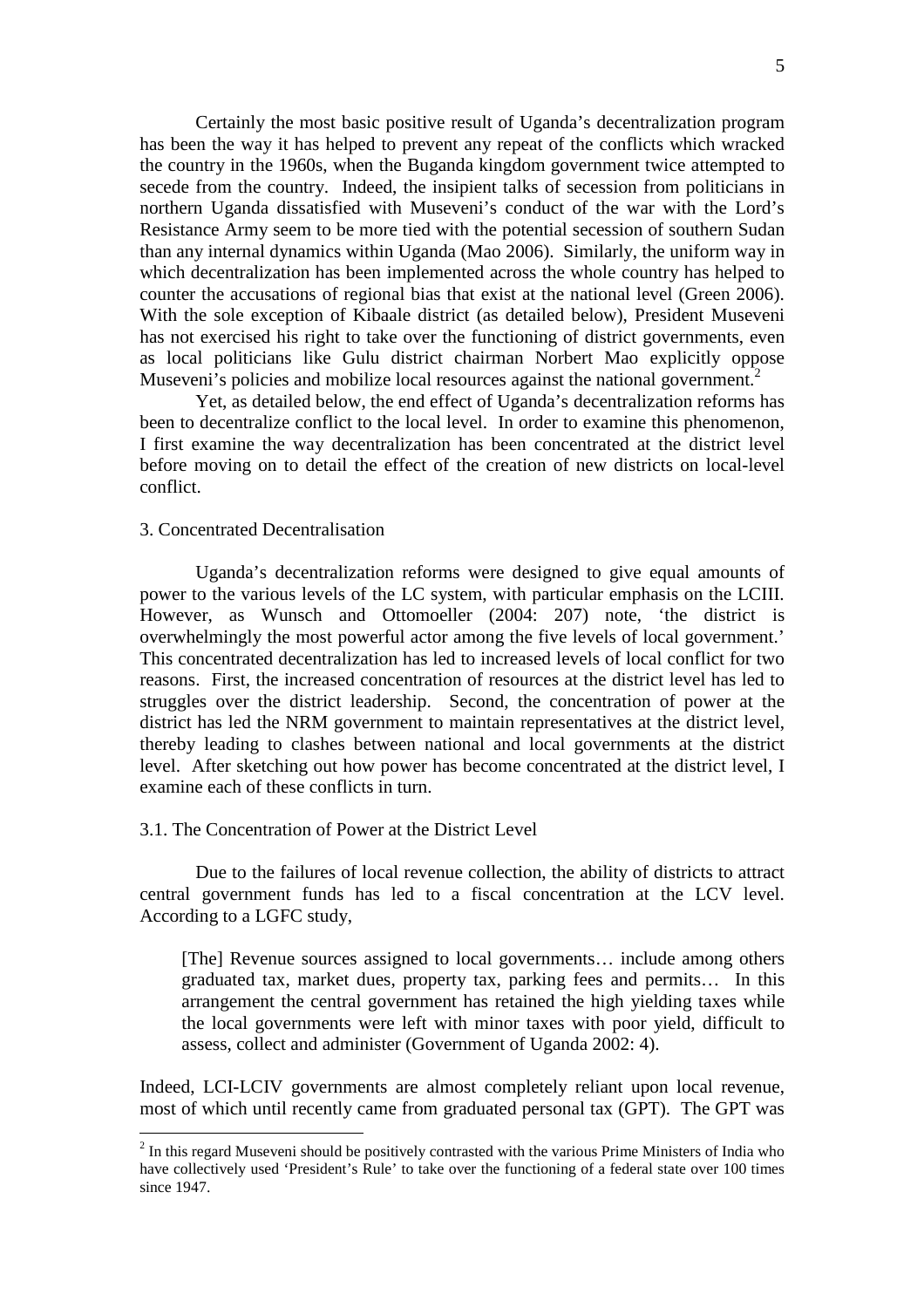a very regressive tax, with an upper limit of 80,000 Ush and an 'extremely arbitrary' system of assessing household income.<sup>3</sup> Its subsequent unpopularity first led to a 'reluctance to collect taxes' on the part of local governments, which in turn led to a collection rate of only 60% of adults over 18 (Government of Uganda 2002: 4, 28). Thus local governments saw their total revenue collection decrease in nominal terms from 109bn Ush in 1997/98 to 51bn in 2002/03 (*EA* 9/8/2004). As a result of the GPT's low turnover and high unpopularity the NRM eventually decided to eliminate it in 2005 to avoid it being a political issue in the 2006 presidential and parliamentary elections.

To compensate for decreasing local revenues, the central government has subsequently doubled the percentage of total public expenditure spent on local government, from 17% in 1994/95 to 35% in 2001/02 (Government of Uganda 2002: 9; Saito 2003: 127). $4$  Yet these funds are always first dispersed to the district governments, leading to an inevitable accumulation of what money does exist at the district level. Indeed, as MP Ezati Wadri (Terego, Arua) noted in 2001, 'much as the center is decentralizing the resources and powers to the districts, the districts seem to be still clutching to power and the resources… When will the districts also reciprocate and be able to decentralize resources, authority and power to the lower levels?' (Parliament of Uganda Hansard, 3/10/2001).

Furthermore, while the percentage of taxes collected by the sub-counties required by law to be given to the district did reach its source, the reverse was not true: 'the revenues collected by the districts… [are] never shared with the subcounties.' Thus, the LGFC notes, the cash-strapped sub-counties do not have enough funds to send the legally mandated percentage of their revenues to the other levels of local government: 'in some cases villages (LCI) and parishes (LCII) have received funds once in three years… The situation is made worse by the fact that higher local governments (districts and municipalities) do not share provide [sic] financial information to lower local governments' (Government of Uganda 2002: 24-25, 33- 34).

All the above is compounded by the fact that donors, in their attempt to fund Uganda's decentralization program, often bypass the central government in order to give money directly to district governments – but not to any lower-level units. Indeed, donors have agreed to divide their concentration in Uganda according to district, with Austria focusing on Kisoro district, Belgium on Kasese district, Denmark on Rakai district, Ireland on Kibaale, Kiboga and Kumi districts, and the Netherlands on Arua, Katakwi, Lira, Moyo, Nebbi, Soroti and Yumbe districts. The result of this focus on the district level is an even larger build-up of assets at the LCV level (Interview with Martin Kabuye, Kiboga, 15/11/2001).

Various studies have confirmed this concentration of funds at the district level. For instance, a Ministry of Local Government survey of nine districts in 2002 noted that 'there is hardly any officer in charge of education in all the sub-counties visited… This is because this function is entirely being performed by the district.' The same applied to health services: 'at the sub-county level, health services are almost entirely

<sup>&</sup>lt;sup>3</sup> A person with an income of 32,000 Ush paid a GPT rate of 9.4% while people with incomes of 330,000 and 1.5m Ush only paid 5.7% and 5.3%, respectively (Livingstone and Charlton 1998: 504- 505).

<sup>&</sup>lt;sup>4</sup> This increase has largely come in the form of the 26 available conditional grants under the Poverty Action Fund (PAF), 71% of which is transferred to local governments. From 1998 to 2001 the PAF doubled as a percentage of the central government's budget, jumping from 17% to 34% (Government of Uganda 2002: 63).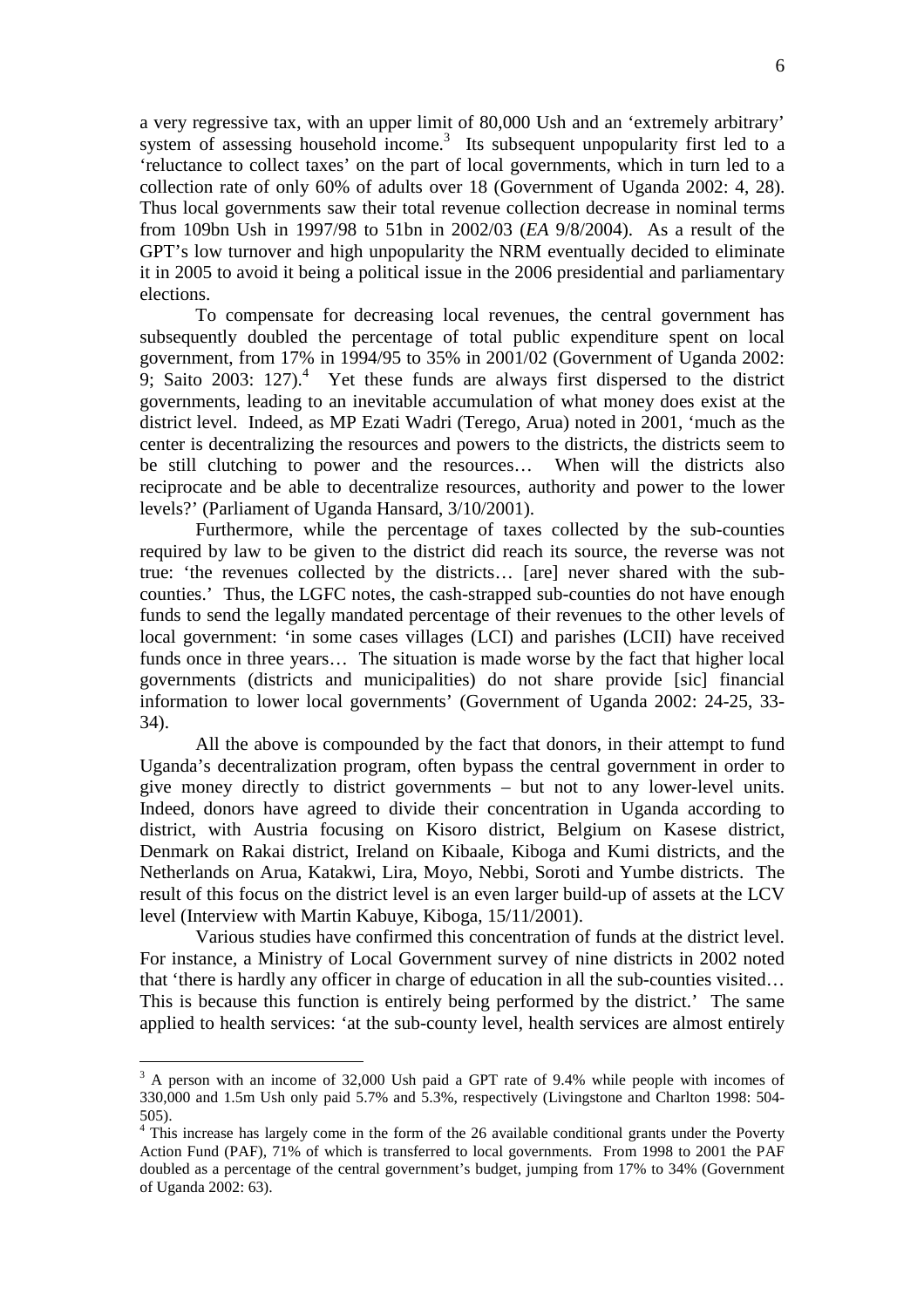being performed by the higher local government.' In his field work in three districts in 1999 and 2000, Saito (2003: 138) came to similar conclusions, arguing that 'disbursements of funds are often hindered by the upper levels of the LC system, particularly by districts for their administrative costs, and the full amount rarely reaches lower LCs for the intended local development activities.' Similarly, Jones (2008) notes the way the Kumi district government in eastern Uganda has almost no presence at the sub-county or below except in the form of village courts.

## 3.2. Conflicts over District Leadership

 $\overline{a}$ 

The result of this concentration of resources at the district level is the increased importance of the position of LCV Chairman. One need no better example of this phenomenon than the decision of Norbert Mao, an MP for Gulu Municipality since 1996, to resign from Parliament in 2006 and run instead for the position of Gulu District Chairman. After winning the election he claimed that he was 'tired of being a commentator in Kampala: in local government, you are in charge. In fact I wish I had gone there earlier' (Mao 2006).

Yet the increased importance and power of the LCV chairman has also led to a concomitant rise in conflict over the position, and as a result elections for LCV Chair, held every five years, are very often fraught affairs, regularly drawing more ire and attention than elections for Parliament. A prime example was the 2002 LCV election in Kibaale, a district in western Uganda. A district which was traditionally populated by members of the Banyoro ethnic group, there had been two resettlement schemes in the 1970s and 1990s that brought over Bakiga from the highly-populated area of Kigezi in south-western Uganda. The result of these schemes, however, was to increase the percentage of Bakiga in the district to over 50% to the point where Robert Kakooza, a Mukiga,<sup>5</sup> was elected as MP for Buyaga county in 1996; Kakooza was, however, replaced by Ignatius Musisira, a Munyoro, in the subsequent 2001 election.

While the 1996 parliamentary election was a peaceful affair, the same cannot be said for the 2002 LCV election. In preparation for the election, between the incumbent Munyoro Sebastian Ssekitolekko and the Mukiga Fred Ruremera, a local xenophobic Banyoro group launched a campaign of violence that included hate speech on local radio. Violence inevitably broke out after the election, with several Bakiga murdered by Banyoro extremists and many more being threatened with expulsion from the district, leading to the deployment of anti-riot police. President Museveni responded with his first-ever – and so far only – use of clause 202 of the 1995 Constitution of Uganda, which allows him to take over the rule of a district in exceptional circumstances, thereby negating Ruremera's election. Indeed, rather than reprimand the local extremists who stoked up the violence, Museveni replaced Ruremera with George Namyaka, a native Munyoro, in order to calm the situation (Green 2007).

Another example comes from neighbouring Kiboga district. Local MP and Minister of State for Defence Ruth Nankabirwa intervened in the 2002 LCV election, accusing the incumbent Siraje Kizito of embezzling more than 200m Ush, and then later claimed that Kizito's subsequent re-election was only due to the illegal importation of voters from outside Kiboga. In a subsequent trial in Kampala, losing

<sup>&</sup>lt;sup>5</sup> Mukiga is the singular form for Bakiga; a similar rule applies to other Bantu ethnic groups like the Baganda, Banyankole and Banyoro.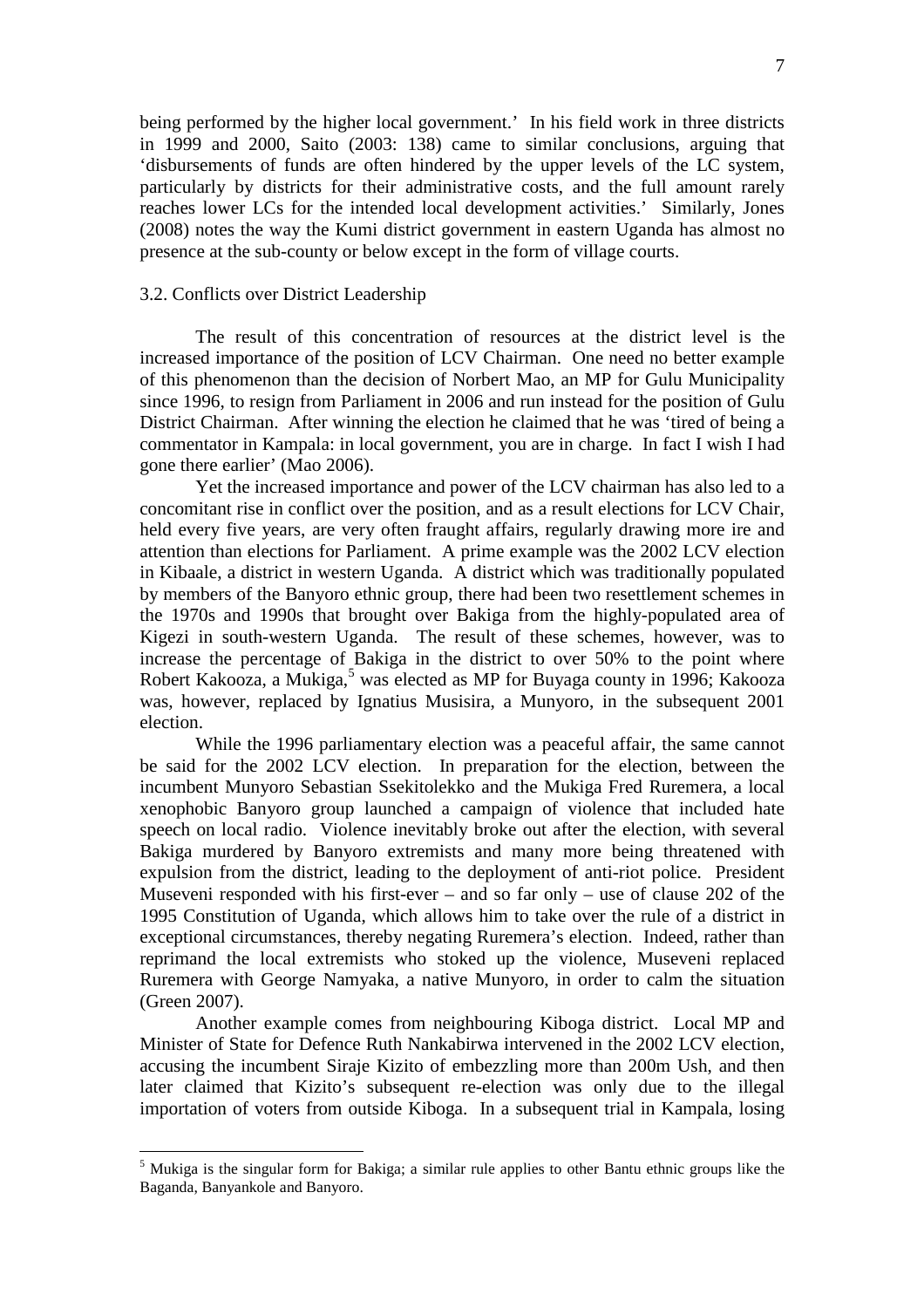LCV candidate Edward Katumba accused Kizito, a Muslim, of giving and promising piglets to voters in return for votes and accused the EC of failing to update the district's voters register; as a result, the High Court declared the LCV seat vacant and called for another election in July 2002. The matter was eventually resolved when the Court of Appeal upheld the election in a unanimous decision, claiming that the electoral irregularities were not large enough to affect the result.

LCV elections are regularly challenged in court, especially on the charge that candidates do not hold any A-levels, the academic minimum for holding the district chairmanship. As with parliamentary seat elections, which have also been challenged due to lack of academic qualifications, opposition candidates and supporters have used the courts to challenge candidates they were previously unable to defeat at the polls. Most recently, the LCV Chairperson of Bududa district in eastern Uganda had his 2006 election nullified by the Ugandan High Court after failing to present official A-level papers, while in 2002 the Electoral Commission disqualified three LCV chairperson candidates in Kamuli, Mayuge and Mukono districts for lack of qualifications. In Masaka district in southern Uganda the losing candidate in the 2002 LCV elections, former MP Shannon Kakungulu, sued the winner, Vincent Ssempijja, for failing to hold the proper qualifications. After intervention in the case from President Museveni, NRM Vice-Chairman Moses Kigongo and Minister of Local Government Jabieri Bidandi-Ssali, Kakungulu dropped the suit, only to have the charge against Ssempijja resurface in the 2006 elections. In Kiboga district, in 1998 the High Court ruled that the winner of the LCV Chairmanship election did not have the proper academic qualifications to run for the post, forcing a new election. The byelections held for the post in January 1999, were nullified by the Electoral Commission (EC) for various electoral malpractices, including the arrest of seven electoral officers, one of whom was accused of voting more than one hundred times. In the end the aforementioned Siraje Kizito won the election after only around  $\frac{1}{4}$  of the electorate voted: the MP Nathias Sewankambo (Kiboga East) blamed the low turnout on people's fear of being arrested by the hundreds of EC officials and volunteers supervising the election.

## 3.3. National-Local Conflict

 $\overline{a}$ 

The second reason why power has been concentrated at the district level is because of the NRM's interest in maintaining power over local politics. This is not atypical of the experience of decentralization in other African countries like Kenya, Nigeria and Zimbabwe, whose governing parties have simultaneously pursued decentralization while also seeking to extend their political power into the countryside in order to win elections (Crook 2003). Indeed, Uganda's existence as a 'no-party' state until 2005 meant that the NRM was able to extend itself into countryside through official state control. Perhaps the most obvious example of this phenomenon was the passing of the Movement Act in 1997, which established an NRM committee at each level of local government whose members are elected by the next-lowest level.<sup>6</sup> In doing so it also made all LC council members from the village to the district automatically members of the NRM, leading to be seen by many Ugandans as 'a ploy by the Movement to turn the five-tiered [LC] system into branches of the movement'

<sup>&</sup>lt;sup>6</sup> In other words, it uses the same indirect voting system by which the RC committees above the village level were elected prior to the 1995 constitution.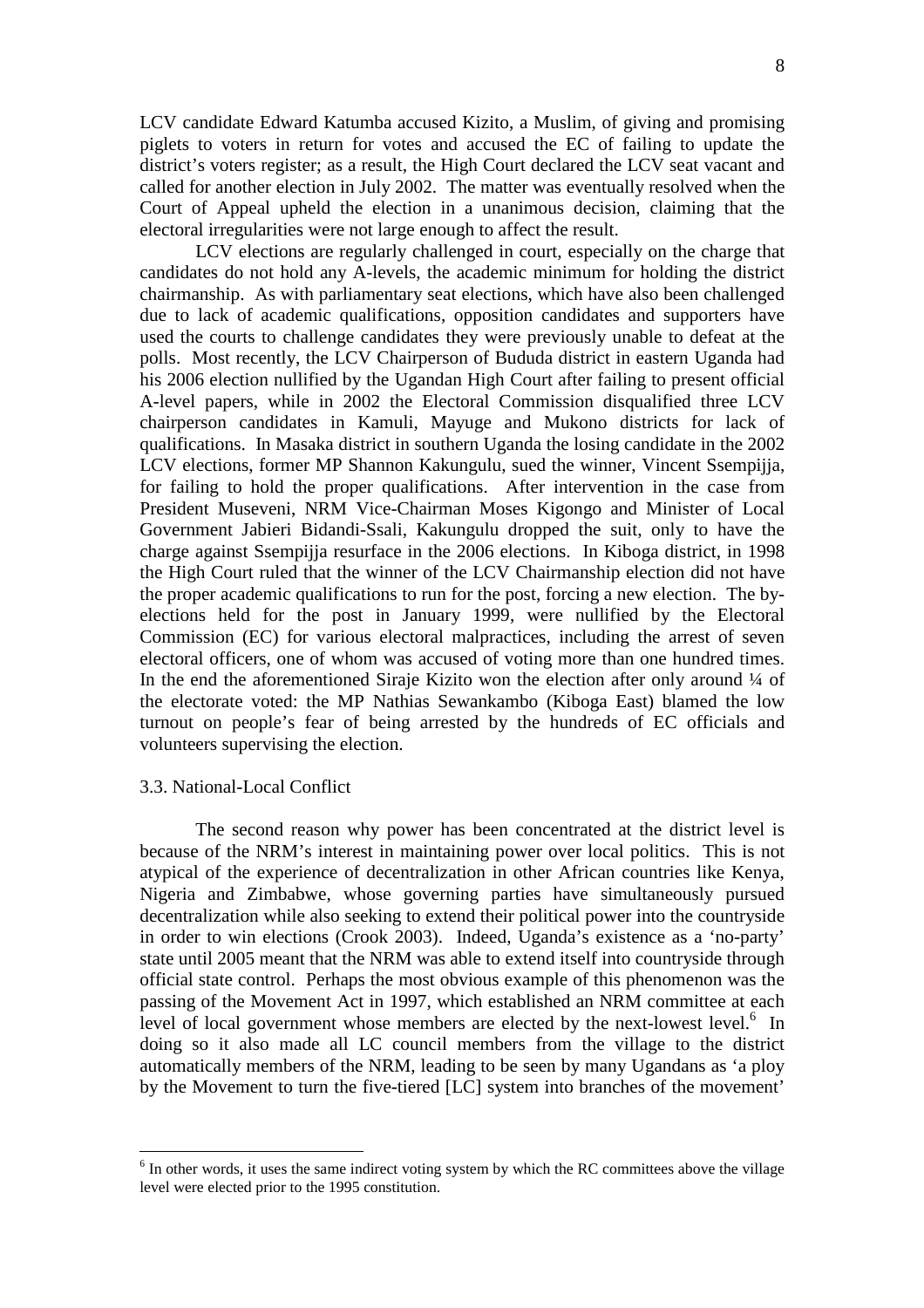However, these local NRM committees are largely non-functional except during election time. On a day-to-day basis the central government only has representatives at the district level, specifically in the two posts of the Chief Administrative Officer (formerly District Executive Secretary) and the Resident District Commissioner (formerly District Administrator). Inevitably the attempts of the central government to wield power through these two positions has led to conflict with the district governments, as detailed below.

As chief technocrat in the district, the Chief Administrative Officer (CAO) is one of the most powerful positions in local government. The Local Government Acts of 1993 and 1997 gave local District Service Commissions the power to appoint their CAOs, who were thenceforth responsible to the local LCV. Yet these Acts did not prevent the Ministry of Local Government from intervening in the appointment and firing of CAOs due to its fiscal control over central government grants. One such incident occurred in June 2003, when the Ministry cut off funding for seven districts until the LCVs had removed their CAOs, while in April 2004 the Ministry Permanent Secretary Vincent Ssekono told the Tororo LCV chairman that, if he did not sack the district CAO, Ssekono 'would advise the ministry of Finance to suspend unconditional grants to the district' (*M* 14/6/2003; *M* 25/4/2004).

More recently, in the same Constitutional (Amendment) Bill that removed presidential term limits in 2005, the Ugandan government recentralized the role of the CAO. Specifically, it withdrew powers of appointment from the District Service Commission and re-allocated them to the Public Service Commission in Kampala. While the government claimed that this change was necessary as a means to remove corrupt CAOs, ARD (2005: 40) has correctly noted that the idea that central government transfers to local governments are now controlled by central government appointees 'cuts at the very heart of the decentralization reform.'

The second central government representative, the Resident District Commissioner (RDC), is appointed by and responsible to the President and coordinates future planning through the District Development Committee as well as monitoring and overseeing local government programs more generally (Interview with Protaz Tigurihwayo, Masaka,  $13/12/2001$ ).<sup>8</sup> Indeed, the strategy of the NRM in moving RDCs around the country like foreign diplomats, with only a couple of years at their post before assuming a new position, has prevented the RDCs from identifying with local concerns against those of the central government. This was quite obvious in the case of Protaz Tigurihwayo, the RDC for Masaka when I visited in December 2001 and a Munyankole from Bushenyi district who had never before served as RDC. Tigurihwayo's main complaint about the local government system was that his hands were tied by both the LCV chairperson, whom he claimed had too much power, and by LCV technocrats, whom he claimed should be appointed by the central government rather than by the District Service Commission (Interview with Protaz Tigurihwayo, Masaka, 13/12/2001). Tigurihwayo's dislike for local government staff could explain why the Masaka LCV executive council voted unanimously in favour of his transfer on December 18, 2003; he was moved back out

 $\overline{a}$ 

 $<sup>7</sup>$  More recently the Ugandan Constitutional Court ruled that the 2006 LC elections were illegal under</sup> the new multi-party system; as a result the Parliament passed a law in February 2008 allowing for a new set of local elections across the country.

 $8$  Tigurihwayo also noted that his job involved 'making sure the President's name is not damaged.'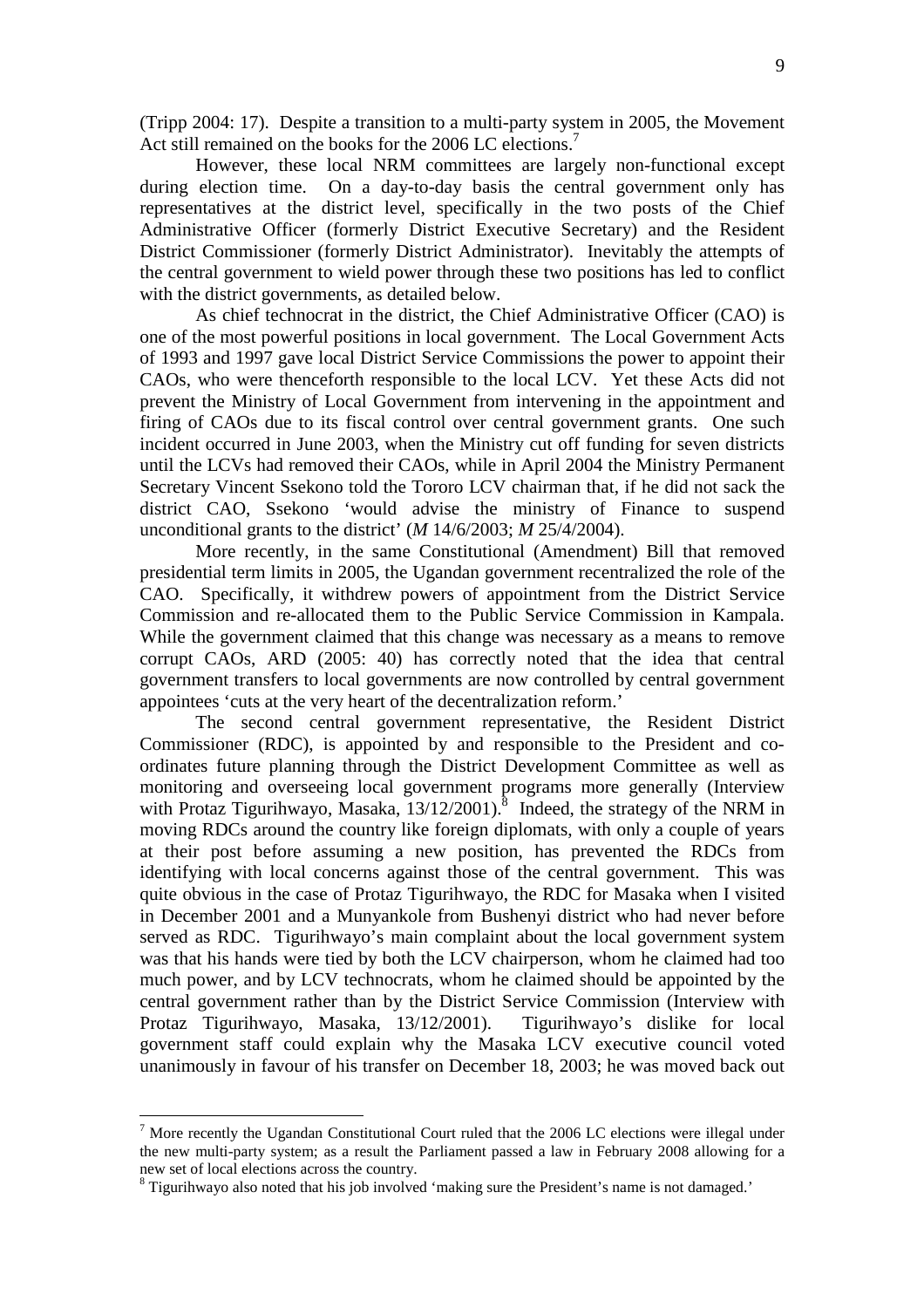west to Ntungamo district in President Museveni's 2003 RDC reshuffle five days later.

As regards the RDC's role in elections, the International Foundation for Election Systems noted that

The RDCs play an important role in many districts, controlling the electoral colleges representing these special interest groups as well as administering the political mobilizers in each district and the party schools. The RDCs played a partisan role in [the 1996 presidential and parliamentary] elections… (quoted in Human Rights Watch 1999, Chapter 6).

More recently, in the context of the 2004 debate about President Museveni's potential third term, the RDCs were accused by MPs of serving as NRM apparatchiks:

Geoffrey Ekanya (Tororo) and Miria Matembe (Mbarara) said resident district commissioners were barring politicians including anti-Movement MPs from holding meetings. Matembe said RDCs had taken on the role of parroting instead of monitoring or overseeing developments by local governments on behalf of the Government. "If you are not carrying *mashansha* (dry banana leaves, a symbol of third term for presidency) the RDC hates you," she said (*NV* 14/8/2004).

That RDCs are generally pro-Movement should not be too surprising, considering that Museveni has made it a policy to appoint political allies who had lost elections; for instance, in his 2007 reshuffle he appointed as RDCs former ministers Alfred Ogaba and Wanjusi Wasieba, losers in the 2006 Mbale Municipality and 2001 Aruu County MP elections, respectively. Naturally, while RDCs have failed to draw criticism from the Ministry of Local Government for being too pro-Movement, the Ministry has not refrained from rebuking CAOs or RDCs for 'engaging in politics and issuing political statements' when they 'criticize leaders in government,' as in the case where the Sironko district CAO blamed President Museveni for a shortfall in local revenue (*NV* 14/8/2004). For these reasons the main opposition candidate in the 2001 and 2006 presidential elections, Kizza Besigye, promised in 2006 to abolish the position of RDC if he were elected.

 It is therefore hardly surprising that one parliamentarian complained in reference to the CAO that 'decentralization means that powerful district leaders are assigned instead of being elected from within' (Constituent Assembly Proceedings 6/7/1994: 624), and that little has changed in the intervening years to invalidate this claim.

#### 4. District Creation

Uganda has seen an explosion in the number of districts, going from 33 in 1986 to 80 in 2007. While this expansion has ostensibly been guided by the 1995 constitution, whose Article 179 permits the government to create new districts 'on the necessity for effective administration and the need to bring services closer to the people,' it is more likely Museveni has employed district creation as a source of patronage that allows him to continue winning elections (Green 2008). The creation of these new districts has, however, increasingly politicizing ethnicity in Uganda despite Museveni's claims to the contrary. It is thus not clear that, despite Treisman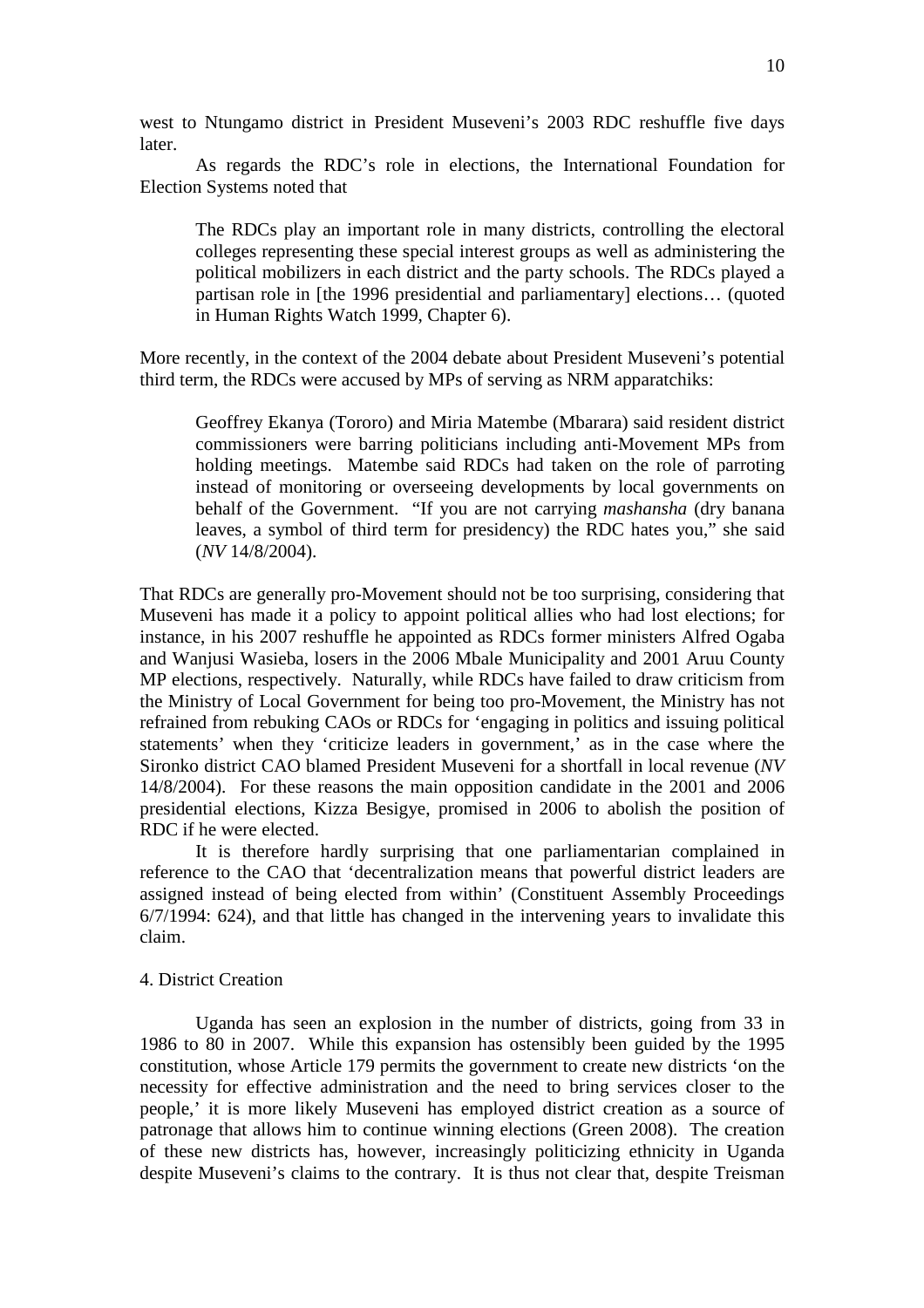(2007: 245)'s claim to the contrary, the creation of new local government units has stabilized politics in Uganda.

In this section I first sketch a history of district creation in Uganda before examining the increased levels of local conflict over district creation since 1986.

# 4.1. A History of District Creation in Uganda

 Under British colonialism Uganda was divided into four provinces, namely northern, eastern, western and the kingdom of Buganda. These provincial divisions were largely unimportant in the formation of political identities with the exception of the case of Buganda. Rather, each province was further divided into sixteen districts, which were overseen by British District Commissioners. Other than in Buganda these districts were created along 'tribal' lines, whereby each district was supposedly ethnically homogenous and was ruled through 'traditional' leadership. These districts were thus important in the subsequent formation of ethnic identity, for instance in the case of the Acholi and the Karamojong in the north and the Iteso in the east (Apter 1959). However, the British conception of African tribes as eternal and unchanging meant that new districts were very rarely created, and then only for explicitly administrative purposes.

Upon independence in 1962 Uganda's provincial divisions were dropped with one exception, Buganda, which subsequently became a federal state. However, clashes between the then President of Uganda, the *Kabaka* (King) of Buganda, and Prime Minister Milton Obote led to the latter ousting the former in a coup in 1966, leading to the abolishment of Buganda as a governmental unit in Obote's 1967 constitution. Idi Amin, however, subsequently reintroduced ten provincial governments in 1974, this time under the rule of military Governors, while also almost doubling the number of districts to 37. As Jørgensen (1981: 309) notes, the reintroduction of the provinicial level as well as new districts provided patronage posts for Amin's more ambitious soldiers, thereby relieving pressure on national politics and giving the new governors free reign to wreak havoc on the countryside.

After Amin was overthrown the Uganda National Liberation Front government of 1979-1980 reduced the number of districts to 33, where it remained for a decade. Museveni's aforementioned Commission of Inquiry into the Local Government system – whose members were largely composed of academics, including current Prime Minister Apolo Nsibambi – deliberated about the creation of new districts. It was, by implication, very critical of the proliferation of districts under Amin, arguing that, 'quite often, the response of governments to popular demands for a more responsive administration (e.g., better services) has been to create new and smaller units… There is no doubt that the multiplication of administrative units is a costly affair' (Government of Uganda 1987: 117). In principle, the Commission, noted,

We were hesitant to recommend the creation of new and additional administrative units, bearing in mind that these would increase unproductive costs of administration, both in terms of creating an administrative infrastructure and payment of personnel… Given our strong view that the exercise in creating new districts over the past decade and a half has been arbitrary, haphazard and hardly defensible, we would have recommended a review of the status of all existing districts with a view to de-grading those which do not meet minimum criteria… Should such a review be undertaken in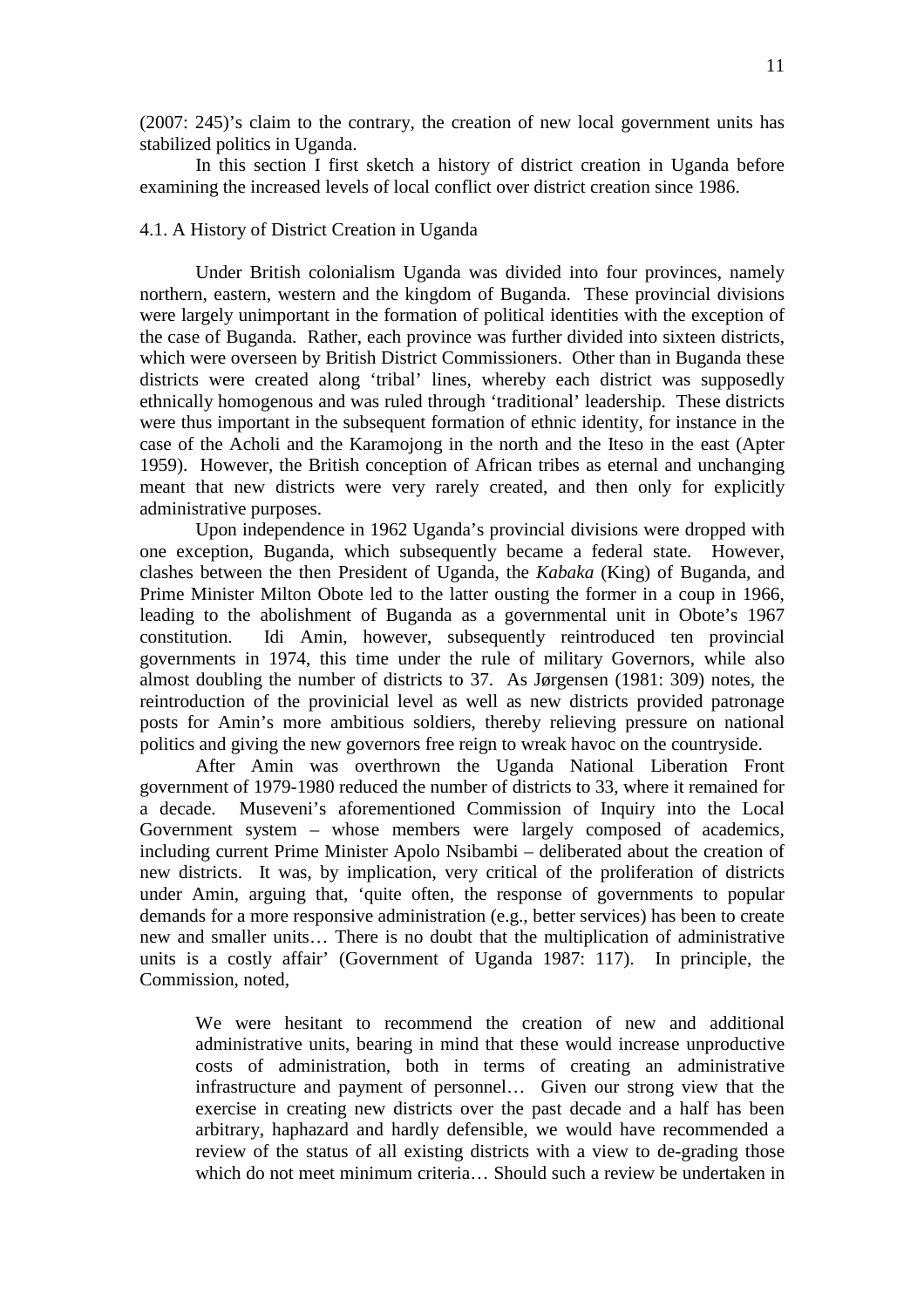the present circumstances, it would undoubtedly result in a large number of the newly created districts losing their existing status (Government of Uganda 1987: 121-123).

After spending several months touring the country, the Commission accumulated eleven requests for the creation of new districts, of which it only recommended four. Yet Museveni, while failing to pursue the review of existing districts as recommended by the Commission, nonetheless withheld the creation of any new districts, only relenting on the case of Kalangala (comprising the Ssese islands in Lake Victoria) in 1990. The next year, however, Museveni undertook the other three recommendations of the Commission and added another, the aforementioned district of Kiboga. As Table 1 demonstrates, Museveni continued to add districts in 1994, 1997 and 2000 before announcing the creation of 23 new districts in 2005, the largest ever increase in Uganda's history.<sup>9</sup> Thus Uganda now has 80 districts, more than twice as many as when Museveni took office and more than four times as many as when Amin took office in 1971.

| <b>Table 1: District Creation in Uganda</b>                         |
|---------------------------------------------------------------------|
| (Sources: Government of Uganda 1987, Ocwich 2005, US Census Bureau) |

| Year | <b>Number of Districts</b> | Population per District |
|------|----------------------------|-------------------------|
| 1959 | 16                         | 443,000                 |
| 1962 | 17                         | 456,365                 |
| 1968 | 18                         | 513,711                 |
| 1971 | 19                         | 526,853                 |
| 1974 | 37                         | 292,211                 |
| 1979 | 33                         | 368,115                 |
| 1990 | 34                         | 513,412                 |
| 1991 | 38                         | 476,474                 |
| 1994 | 39                         | 514,256                 |
| 1997 | 45                         | 455,718                 |
| 2000 | 56                         | 427,786                 |
| 2005 | 70                         | 402,848                 |
| 2006 | 80                         | 365,081                 |

Furthermore, as Table 2 indicates, Uganda has the highest number of subnational political units – here understood as the highest level of local government – of any country in Africa,  $\frac{10}{10}$  as well as a population per district ratio among the lowest on the continent. Compared to other Anglophone countries and its neighbors in the Great Lakes region, Uganda has a lower population per highest-level unit ratio than any other country except Namibia and Botswana, which have extremely low population densities. Indeed, Uganda has less than half the population per district than Kenya does in her districts, despite the fact that Kenya's districts are secondary to her states, putting them at the same administrative level as Uganda's counties.

<sup>&</sup>lt;sup>9</sup> The districts were created in two sets, with fourteen new ones inaugurated in 2005 and another ten in 2006.

 $10$  In fact, Uganda has the fourth-highest number of highest-level units of any country in the world, after Russia (83), the Philippines (82) and Turkey (81) and just ahead of Thailand (76). I owe this point to John McGarry.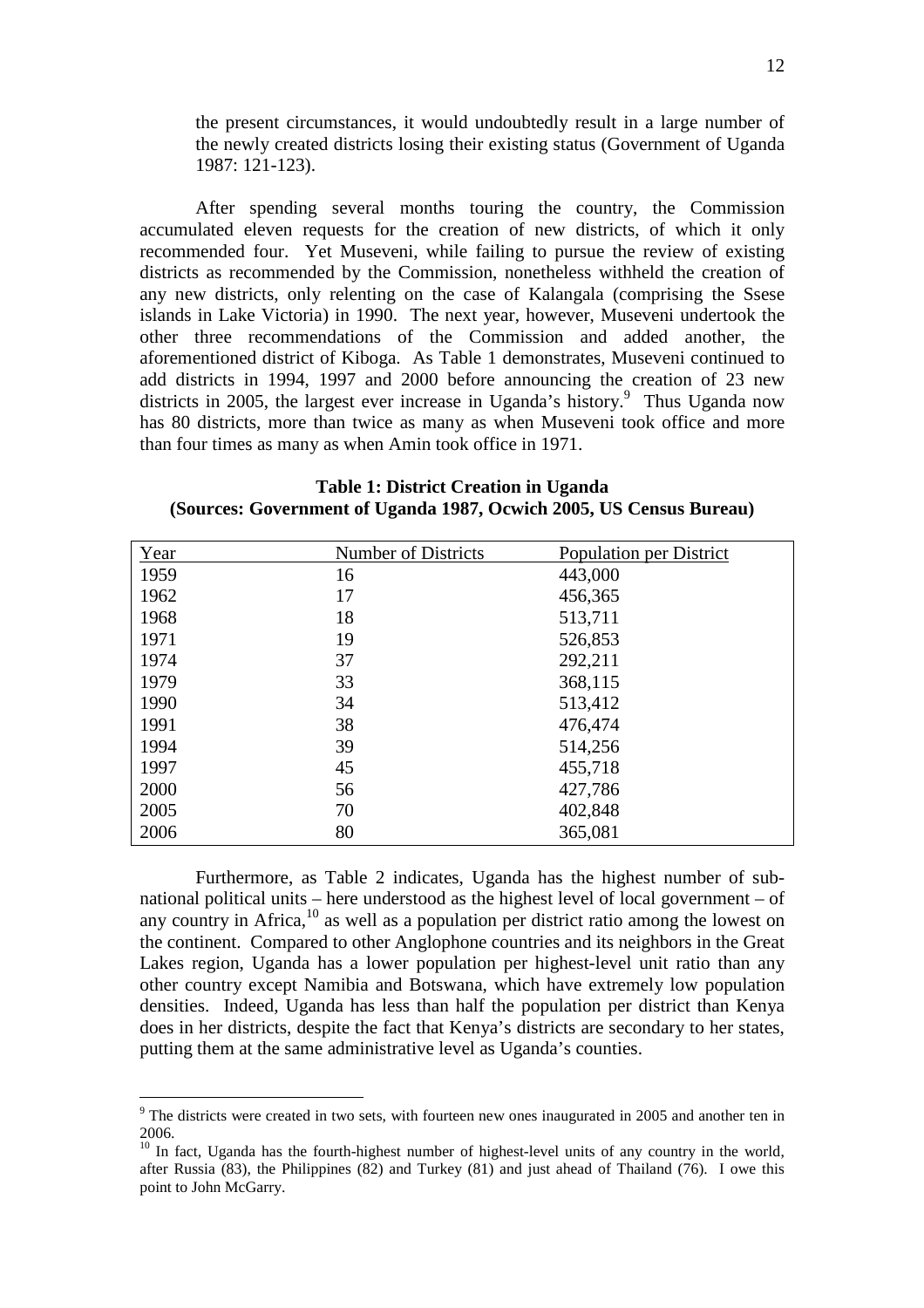| Country         | Name of Unit     | Number of Units | Population/Unit |
|-----------------|------------------|-----------------|-----------------|
| Namibia         | Regions          | 13              | 157,231         |
| <b>Botswana</b> | <b>Districts</b> | 9               | 182,222         |
| Uganda          | <b>Districts</b> | 80              | 365,081         |
| <b>Burundi</b>  | Provinces        | 17              | 475,882         |
| Malawi          | <b>Districts</b> | 27              | 492,000         |
| Zimbabwe        | Provinces        | 10              | 1,223,700       |
| Zambia          | Provinces        | 9               | 1,254,222       |
| Tanzania        | Regions          | 26              | 1,440,192       |
| Sierra Leone    | Provinces        | 4               | 1,501,250       |
| Sudan           | <b>States</b>    | 26              | 1,586,000       |
| Rwanda          | Provinces        | 5               | 1,927,600       |
| Ghana           | Regions          | 10              | 2,247,900       |
| DR of Congo     | Provinces        | 26              | 2,410,038       |
| Nigeria         | <b>States</b>    | 37              | 3,563,784       |
| Kenya           | Provinces        | 8               | 4,486,375       |
|                 | <i>Districts</i> | 40              | 897,275         |
| South Africa    | Provinces        | 9               | 4,909,778       |

**Table 2: Sub-National Political Units (Highest Level) in Select African Countries (Source: CIA World Factbook, US Census Bureau)** 

## 4.2. District Creation and Conflict in Uganda

While a variety of explanations have been given as to the extreme nature of district creation in Uganda, perhaps the most plausible is that new districts have been a source of electoral patronage for Museveni. The large number of local jobs that are created with the addition of each new district have led voters to respond positively to district creation over the years: Table 3 demonstrates that voters in new districts were more likely to vote for Museveni than in other districts across the 1996, 2001 and 2006 presidential elections.

| Election | Type of District       | Museveni (%) | Other Candidates (%) |
|----------|------------------------|--------------|----------------------|
| 1996:    | <b>New Districts</b>   | 89.2         | 10.8                 |
|          | Ugandan Average        | 74.3         | 25.7                 |
| 2001:    | New Districts          | 72.5         | 27.5                 |
|          | Ugandan Average        | 69.4         | 30.6                 |
| 2006:    | <b>New Districts</b>   | 73.6         | 26.4                 |
|          | <b>Ugandan Average</b> | 59.3         | 40.7                 |

# **Table 3: Presidential Election Results for New Districts (Source: Green (2008))**

MPs have also been very happy to support district creation, as seen in 2005 when the most recent bout of district creation passed Parliament by a vote of 175 to none with one abstention, with hardly any debate about its detrimental aspects. As with voters, MPs have also seen the benefits of the jobs new districts can bring: for instance, MP Tiperu Nusura (Women, Yumbe) appreciated the 'many more Women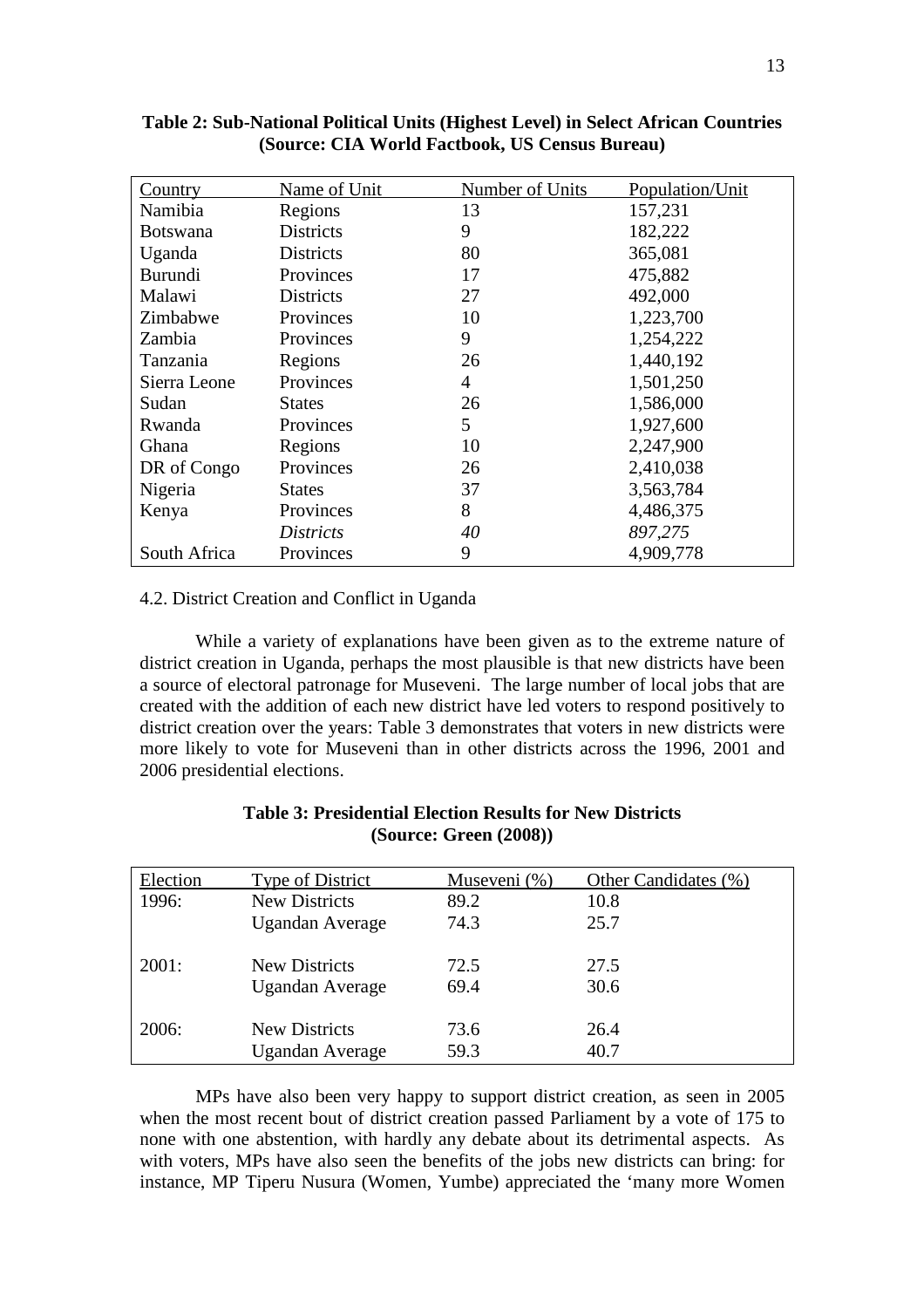Members of Parliament and jobs for the unemployed' (Parliament of Uganda Hansard, 20 July, 2005). Nusura is correct to note the increased presence of Women MPs – one of whom is elected from each district – in Parliament, who have increased in number by 30 since the ratification of the 1995 constitution. Thus, of the 309 voting MPs, 69 are women MPs; while only 14.0% were women MPs in 1996, that ratio increased to 24.3% in 2008.

Along the same lines, another MP, Omara Atube (Otaka, Lira), noted that

Mr Speaker, the purpose of creating new districts is not about bringing services nearer to the people, but to contain tribal sentiments and create jobs. You are creating districts by dividing a group of people who should be in one county and taking them to another county. Somebody will contest for leadership from there because he belongs to that ethnic group, this group is a minority. These are realities of politics in Uganda (Parliament of Uganda Hansard, 20 July, 2005)

Atube is likewise correct to bring up the issue of ethnicity and district creation, as those ethnic groups without their 'own' district have been in the forefront for lobbying for district creation. This discourse was already noticeable in the mid-1980s, as the Local Government Commission received numerous requests for the creation of ethnically-defined districts. For instance, members of the self-described 'Batagwenda' ethnic group requested the creation of Ibanda district in western Uganda, claiming that their ethnic distinctiveness was reason enough to carve a new district out of Bushenyi, Kabarole and Mbarara districts (Government of Uganda 1987: 127-128).

 On the one hand, the creation of new districts has never openly been linked to ethnicity since Museveni assumed office. The Commission rejected Ibanda and similar attempts at creating ethnically homogenous districts on the basis that such groups did not face discrimination within their district, while also noting that it rejected the creation of Busia district in eastern Uganda as it 'has the potential of undermining the trend towards Tororo [district] becoming a successful ethnic "melting pot"' (Government of Uganda 1987: 130). Similarly, Museveni himself has explicitly rejected the creation of new districts along ethnic lines, warning local politicians against 'creating division among the people' (*NV* 4/8/1997).

On the other hand, district creation has nonetheless been driven by a *de facto*, if not *de jure*, balkanization of local politics in Uganda. This process began with the listing of 56 'indigenous communities' in the Third Schedule of the 1995 Constitution, whose numbers have since been expanded to include nine more such communities. What is striking about the Third Schedule is the way it defines indigeneity in Uganda as based on ethnic membership rather than geographic residence, a point that has drawn criticism from Mamdani (2001). Thus, according to the constitution, one is not an indigenous member Ugandan unless one's ethnic group is listed in the Third Schedule, thereby creating the pressure for the ever-expanding number of ethnic groups listed in the Schedule. While the Third Schedule has not ostensibly been the basis for new district creation, it is clear that, once recognized in the constitution, ethnic groups have a greater claim to their own district. Indeed, it is no coincidence that the debate in the Parliament prior to the creation of new districts on 20 July, 2005, was about the further addition of nine ethnic groups to this list, leading to one MP complaining, 'let us not start creating tribes like we are going to create districts' (Parliament of Uganda Hansard, 20 July, 2005).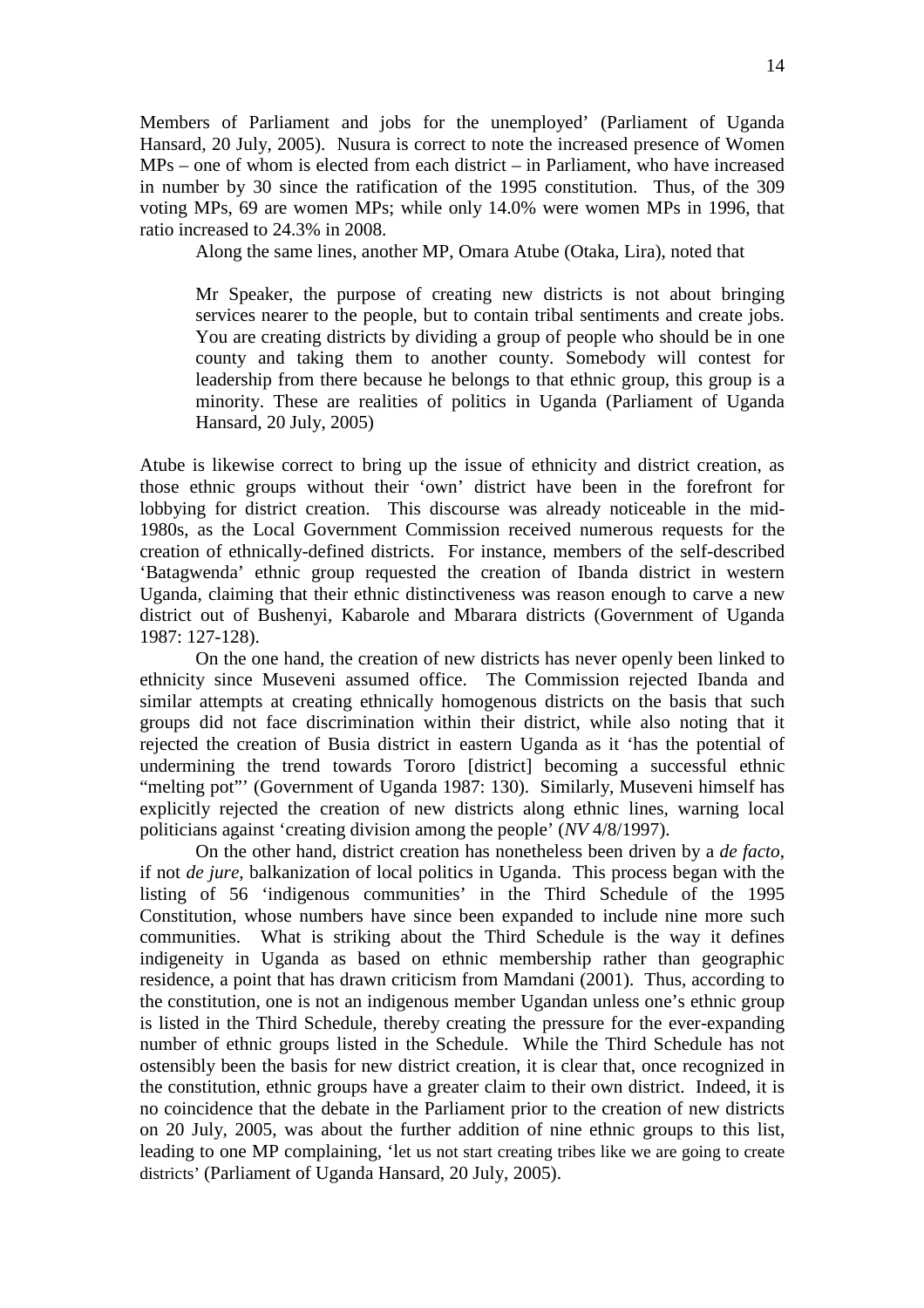Thus, rather than containing ethnic sentiments as suggested by Atube above, the balkanization of Uganda into what the *East African* newspaper called 'small tribal districts' (*EA* 8/7/2002) has led to the increased salience of ethnicity in local politics as various ethnic groups claim their own districts. Similarly, despite evidence that a majority of new districts do not result in an ethnic group changing from minority to majority status in either the new or the 'mother' district (Green 2008), it is clear that the creation of new districts has reduced what were once ethnically heterogeneous districts to ones largely populated by only one or two major ethnic groups, a state of affairs identified as potentially dangerous by numerous scholars of civil wars (Collier and Hoeffler 1998, De Soysa 2002). Four examples of how the creation of new districts has led to local level ethnic conflict should suffice to demonstrate the pervasiveness of this phenomenon.

The first example is the division of Kabarole district in western Uganda into three districts in 2000. While Kabarole was and is seen as the core territory of the Toro Kingdom and thus home to the Batoro ethnic group, it has also been home to various indigenous minority communities such as the Bakiga, Banyankole and Batagwenda. Yet by the late 1990s members of these minority communities, all three of whom are listed as indigenous in the Constitution, felt confident enough to petition Museveni for the creation of two new districts, Kyenjojo and Kamwenge, along ethnic lines. As Batoro would no longer be dominant numerically in these two new districts, kingdom supporters were worried that Kyenjojo and Kamwenge would 'secede' from the kingdom;<sup>11</sup> similarly, with control over land now vested in District Land Boards (see above), Batoro would no longer be in charge of land allocation in the new districts. As a result noted Ugandan journalist Andrew Mwenda (1999) reported at the time that 'people are even arming themselves for a possible war' in the region, leading to intense talks between various military and security leaders from Kampala and local leaders. In the end President Museveni relented and explicitly went back on his previous commitment against the creation of new districts along ethnic lines, noting later in a speech that he had supported the new districts as their inhabitants were ethnically different from the surrounding Batoro people (*NV* 24/4/2002).

A second example comes from the aforementioned Kibaale district, whose residents are split between members of the Banyoro and Bakiga ethnic groups and who have often clashed in recent years (see section 3.2 above). During the 2006 presidential campaign Museveni proposed the removal of the Bakiga-dominated Buyaga county from Kibaale and its re-creation as a new district, which would make Kibaale once again a Banyoro-dominated district. Yet, as with the Toro kingdom and Kabarole district above, the Bunyoro kingdom government rejected any proposed new district in its territory where Banyoro would be dominated by non-Banyoro Ugandans and which would therefore most likely secede from the kingdom. Local Bakiga, of course, welcomed the proposed district, thereby exacerbating the already serious rift between the two communities that has been erupting off and on since 2002 (Green 2007).

 $\overline{a}$ 

<sup>&</sup>lt;sup>11</sup> After having been abolished by Milton Obote in 1967, four of Uganda's kingdoms (Busoga, Buganda, Bunyoro and Toro) were restored in 1993, albeit as cultural institutions with no power over taxation or administration. While districts thus do not currently contribute any funds to the upkeep of kingdom, Buganda monarchists have led the drive to create regional or federal tiers of government at the level of the kingdoms, which would then have both fiscal and political power. As LRA negotiators have also come out recently in support of a regional tier system, its eventual creation continues to look more and more likely, thereby creating a large incentive for kingdom governments to prevent districts under their nominal aegis from seceding.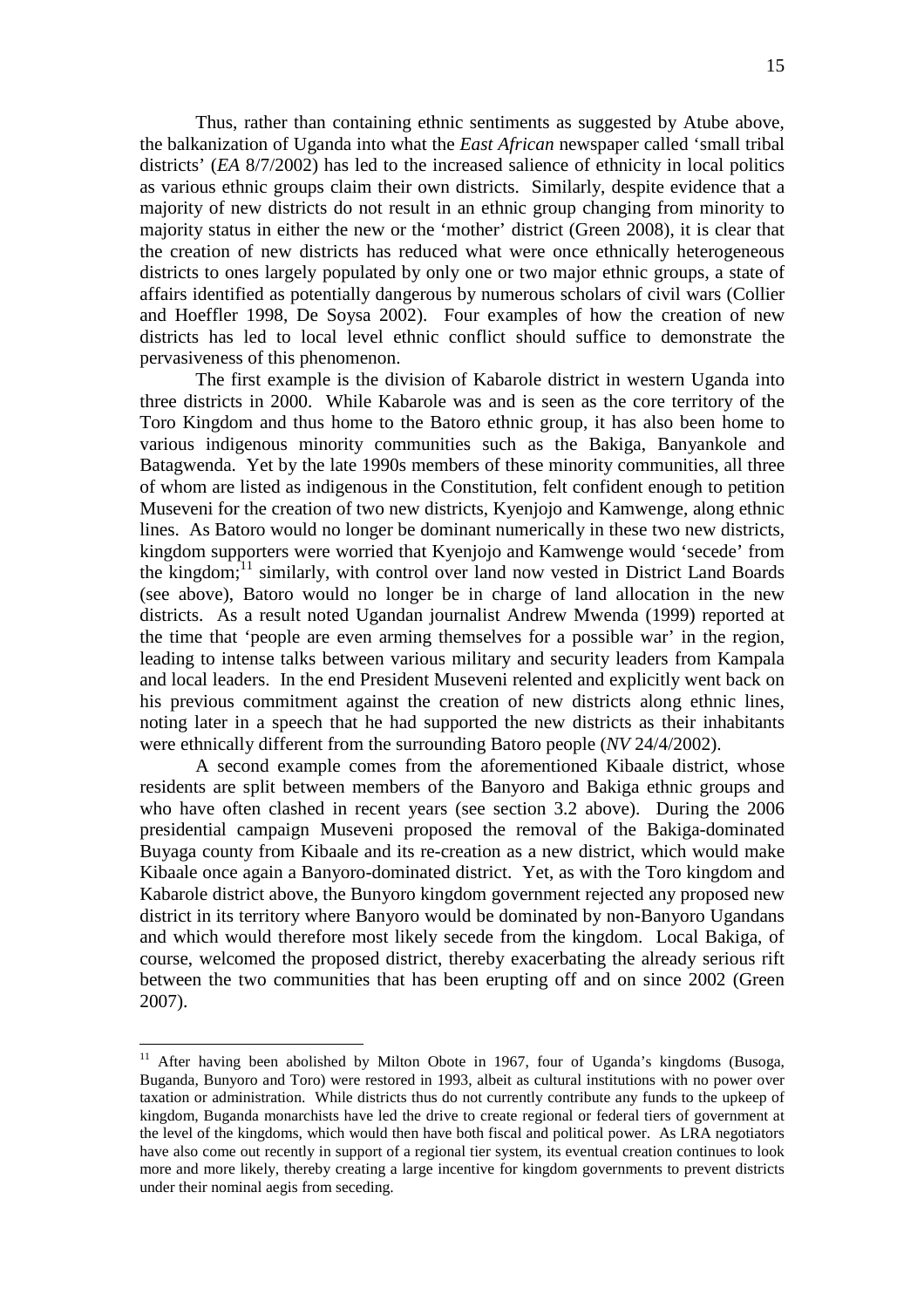A third example comes from ethnically Japadhola-dominated Tororo district in eastern Uganda, where a number of minority Iteso residents in Tororo county have petitioned the government for their own district. The Commission of Inquiry appointed by the central government agreed to create the district but failed to assign the current district capital, whose residents are both Japadhola and Iteso, to the new district. The rift led to ethnic divisions in the February 2006 parliamentary race, with many local Iteso supporting the Ugandan Asian candidate Sanjay Tana against the incumbent MP for Tororo Municipality, Yeri Ofwono. After winning the election, Tana escaped a petrol bomb attack at his residence in April 2006, while in August soldiers from the Ugandan Peoples Defence Forces (UPDF, the Ugandan army) forcibly broke up a meeting of Tororo county councillors on the behest of the LCV chairman. In October 2006 the UPDF was again deployed in town after rumours that local Iteso extremists were planning on burning down the district headquarters. Making explicit the logic of district creation under Museveni, one local councillor noted in anger, 'even areas which did not ask for districts have been given and have started operating. We have been asking for a district since 1998' (*M* 6/10/2006).

A fourth and final example comes from Buliisa, a new district created in July 2006 on the north-eastern shores of Lake Albert. Less than a year later violent conflict broke out between members of the majority Bagungu ethnic group, historically considered a sub-clan of the Banyoro but nonetheless listed as an indigenous ethnic group in the Constitution, and Banyarwanda pastoralists, known locally as *Balaalo* (herdsmen). Accusations that the *Balaalo,* whom many locals accused of being Rwandan immigrants, had allowed their cattle to graze onto Bagungu agricultural land and destroy crops led to bloody clashes in June and July 2007, drawing anti-riot police and attempts by the central government to resettle the *Balalo* elsewhere in Uganda. While the conflict is multi-faceted and undoubtedly related to the recent oil exploration in the Lake Albert region, it is notable that there is no record of any Bagungu/*Balaalo* clashes before the creation of Buliisa district, despite evidence that the *Balaalo* first purchased land in the region in 2003. Moreover, one of the local Bagungu most often accused of instigating the conflict is the local MP Stephen Birahwa Mukitale, who was elected in 2006 after successfully petitioning for the creation of Buliisa district; the new government positions of LCV Chairperson and Women MP created along with the district also went to Bagungu hardliners unwilling to compromise with the *Balaalo.* Thus, as with Tororo and elsewhere, the creation of new districts has allowed local extremists to assume power and exacerbate ethnic tensions.

## 5. Conclusion

 As more generally with Museveni's rule, which has turned sour for both Ugandans and donors in recent years, the initial expectation that the LC system would radically transform local politics in Uganda has not been fulfilled. As Golooba-Mutebi (1999: 149) writes, 'much of the applause heaped on the [LC] system in its juvenile days was precipitate. Ten years after the system had been established countrywide, it had began to show signs of atrophy and possible terminal decline.' Similarly, Mamdani (1996; 1997)'s initial infatuation with the LC system had diminished by 2001, when he termed the reforms of the LC system merely 'partial and tentative' (Mamdani 2001: 171). Thus, despite measuring favourably against the autocratic local government system under Obote and Amin, it is clear that the LC system has failed to live up to its preliminary expectations.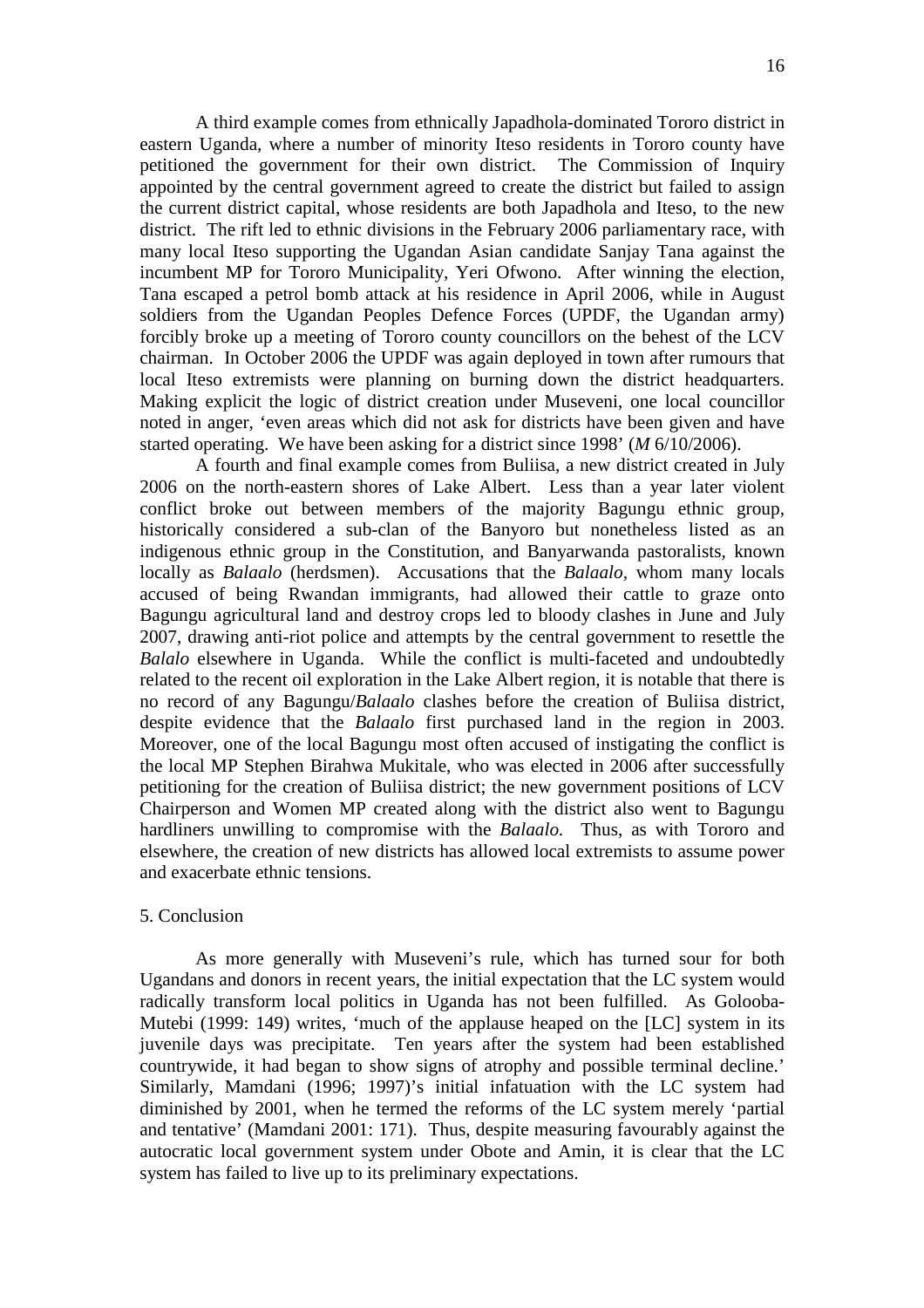These diminished expectations have no doubt been in part driven by the way decentralization has increased local-level conflict in Uganda in recent years. The concentration of power at the LCV level has led to struggles for power over district leadership positions, as exemplified most violently in the case of Kibaale but also in Kiboga and Masaka, as well as clashes between local and national governments at the district level. Similarly, Museveni's ongoing efforts to create new districts have intensified, rather than diminished, local ethnic conflicts as the creation of districts has altered the majority/minority status of local ethnic groups and thereby intensified inter-ethnic competition in such districts as Buliisa, Kabarole, Kibaale and Tororo.

Of course, to assume that Museveni is solely to blame for ongoing local-level conflict in Uganda would be to ignore the difficulties involved in governing an underdeveloped state like Uganda. As with other African states, the power of the central government in Uganda does not extend very far or deep outside urban areas, which has led Museveni to concentrate local power at the district level and then attempt to control that power through central-government appointees. He has similarly attempted to funnel resources to local clients at the local level by creating new districts. Indeed, it is no coincidence that Museveni proposed the creation of new districts in July 2005, less than a week before the Parliament voted to overturn presidential term limits and allow him to run for a third term.

In this sense Uganda does not look very different from other underdeveloped states like Nigeria and Sudan that have been unable to balance efforts at devolution and decentralization of power with conflict prevention and resolution. One of the clear lessons from Uganda is that the decentralization of power to the highest level of local government without an accompanying further decentralization of power to lower levels of local government is a recipe for conflict. This is the same problem in southern Sudan, where the concentration of power in the Government of Southern Sudan has excluded non-Dinka Equatorians and thus led to violent local ethnic conflict (Branch and Mampilly 2005). However, another lesson from ethnically heterogeneous states like Uganda is that this very same decentralization of power to smaller political units can increase local-level conflict by shifting power from ethnically heterogeneous areas to those dominated by only one or two ethnic groups. Indeed, the creation of new states and Local Government Areas across Nigeria since the 1970s has not only failed to halt ethnic and religious violence but may have even contributed to it (Ukiwo 2006). Uganda's and Nigeria's experience here thus echoes Treisman (2007: 239)'s worry that decentralization along ethnic lines 'merely relocates the problem [of minority ethnic representation] rather than solves it.'

Of course, these two lessons are somewhat contradictory, in that one argues for more decentralization while the other cautions against it. It is for these types of contradictions that Treisman (2007) correctly concludes that decentralization in and of itself cannot be seen as a necessary tool in conflict prevention and resolution. The Ugandan evidence here thus suggests that a more nuanced understanding of decentralization at the national and sub-national level is necessary to understand better how and when it may alleviate or exacerbate conflict. Certainly the next step is to examine in more detail similar processes in other such countries in order to generate more general conclusions on this topic.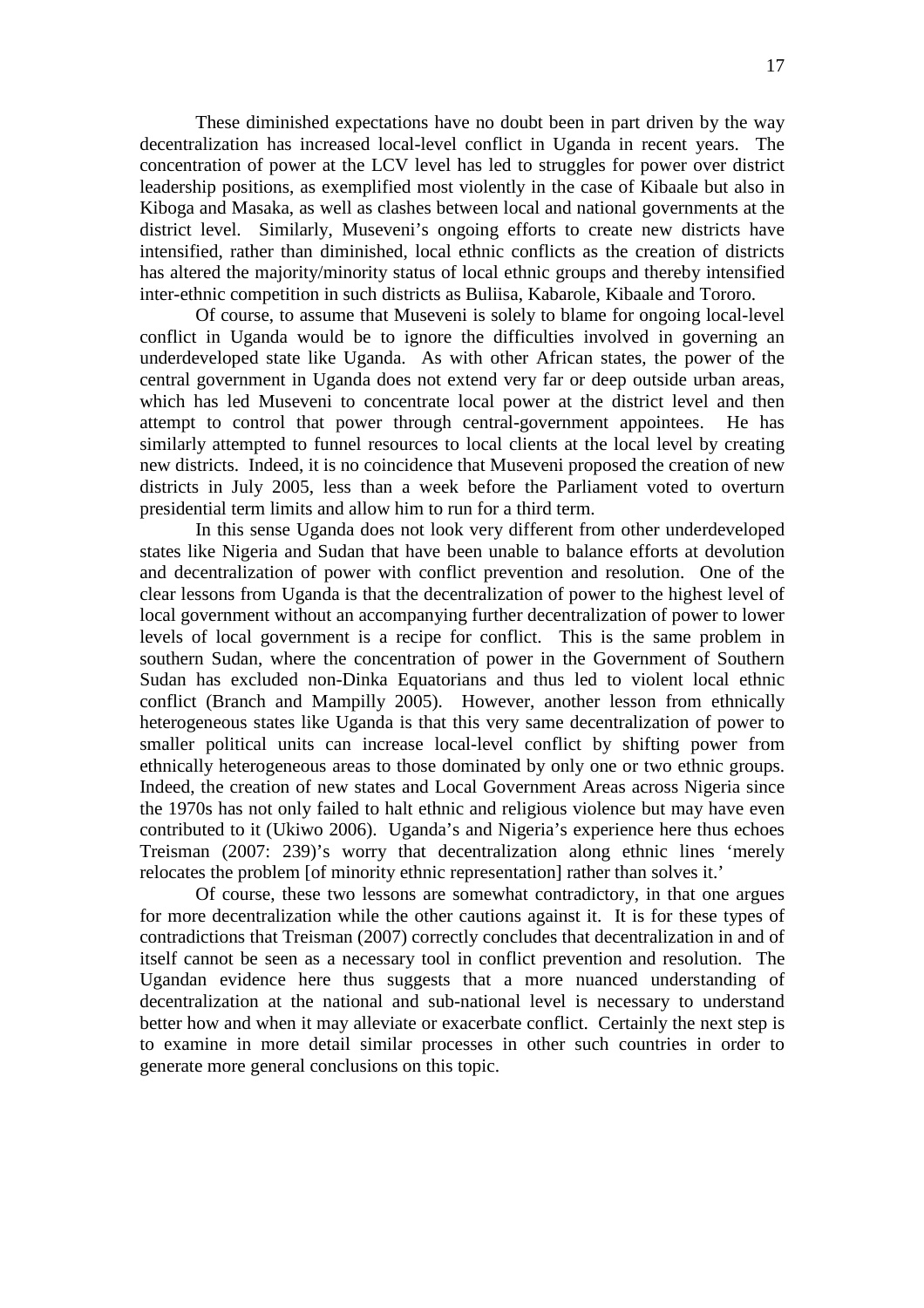#### **Bibliography**

- Apter, David E., 1959. 'Local Government in Uganda'. *Journal of African Administration* 11(1), 27-37.
- ARD, Inc. 2005. 'Democracy and Governance Assessment: Republic of Uganda, 2005'. Report prepared for United States Agency for International Development (USAID). Burlington, VT.
- Bardhan, Pranab, 2005. *Scarcity, Conflicts and Cooperation: Essays in the Political and Institutional Economics of Development*. MIT Press, Cambridge, MA.
- Brancati, Dawn, 2006. 'Decentralization: Fueling the Fire or Dampening the Flames of Ethnic Conflict and Secessionism?' *International Organization* 60(3), 651- 685.
- Branch, Adam and Zachariah Cherian Mampilly, 2005. 'Winning the War, but Losing the Peace? The Dilemma of SPLM/A Civil Administration and the Tasks Ahead'. *Journal of Modern African Studies* 43(1), 1-20.
- Collier, Paul and Anke Hoeffler, 1998. 'On Economic Causes of Civil War'. *Oxford Economic Papers* 50(4), 563-573.
- Crook, Richard C., 2003. 'Decentralization and Poverty Reduction in Africa: The Politics of Local – Central Relations'. *Public Administration and Development* 23(1), 77-88.
- De Soysa, Indra, 2002. 'Paradise is a Bazaar? Greed, Creed and Governance in Civil War, 1989-1999'. *Journal of Peace Research* 39(4), 395-416.
- Francis, Paul and James, Robert, 2003. 'Balancing Rural Poverty Reduction and Citizen Participation: The Contradictions of Uganda's Decentralization Program'. *World Development* 31(2), 325-337.
- Furley, Oliver, 2000. 'Democratisation in Uganda'. *Commonwealth and Comparative Politics* 38(3), 79-102.
- Golooba-Mutebi, Frederick, 1999. 'Decentralization, Democracy and Development Administration in Uganda, 1986-1996: Limits to Popular Participation'. PhD, Development Studies Institute, London School of Economics, UK.
- Green, Elliott, 2006. 'Ethnicity and the Politics of Land Tenure Reform in Central Uganda'. *Commonwealth and Comparative Politics* 44(3), 370-388.
- \_\_\_, 2007. 'Demography, Diversity and Nativism in Contemporary Africa: Evidence from Uganda'. *Nations and Nationalism* 13(3), 717-736.
- \_\_\_, 2008. 'District Creation and Decentralization in Uganda'. Paper presented at Annual Conference of the Centre for the Study of African Economies, University of Oxford, March.
- Human Rights Watch, 1999. 'Hostile to Democracy: The Movement System and Political Repression in Uganda'. HRW, New York.
- Jones, Ben, 2008. *Stateless Society: Rural Developments in Eastern Uganda.*  Edinburgh University Press, Edinburgh.
- Jørgensen, Jan Jelmert, 1981. *Uganda: A Modern History*. Croom Helm, London.